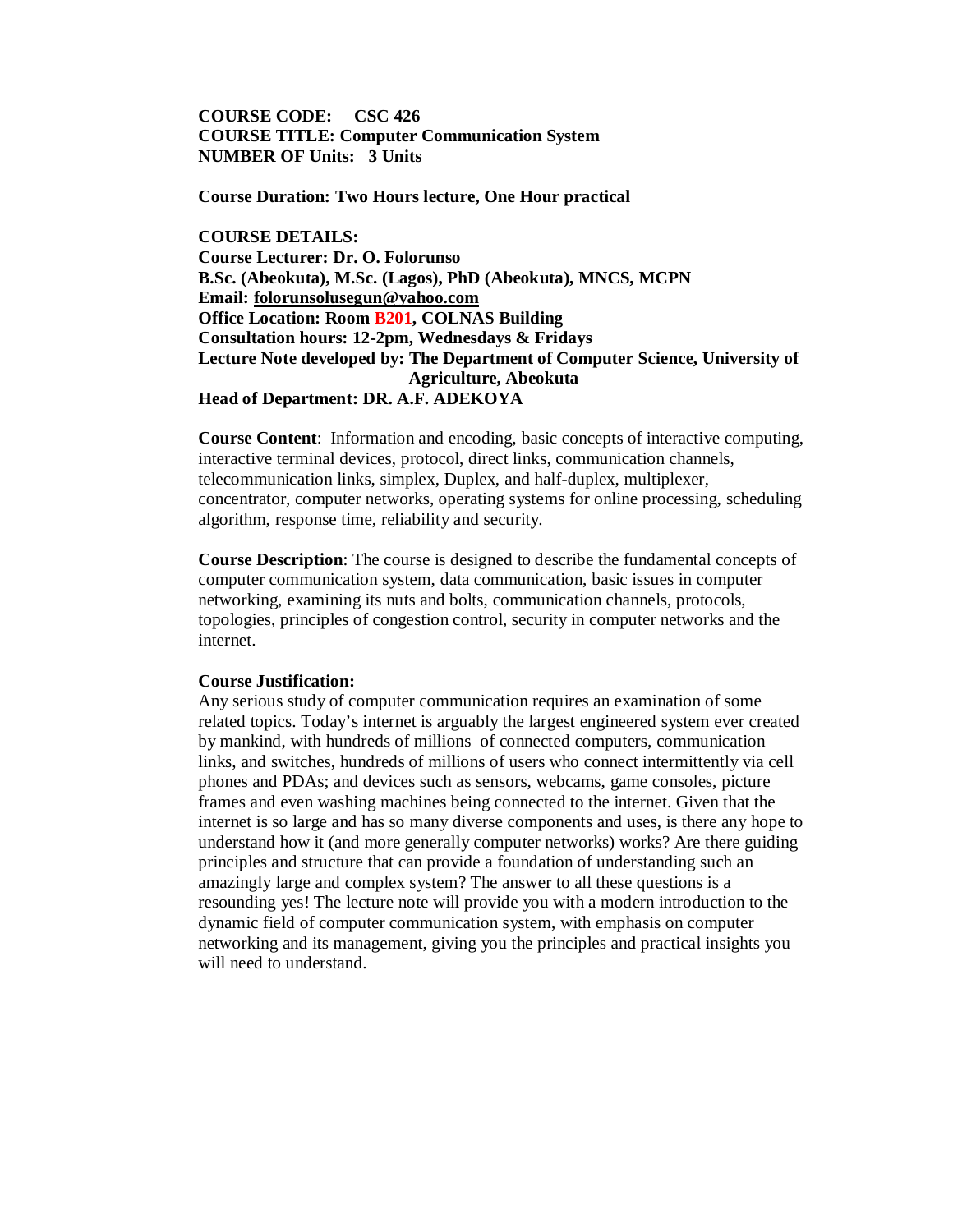## **Course Objectives:**

The general objective of the course as an integral part of the Bachelor Degree for Computer Science Students in University of Agriculture, Abeokuta, is to:

- To increase capacity of computer science students to express ideas
- Improve their background in the area of Information and Communications Technology.
- Increase the ability to identify various Networking components, its installation and configuration
- To better understand how to secure a communication system.

## **Course Requirements:**

This is a compulsory course for all computer science and Electrical/Electronic Engineering students in the University. In view of this, students are expected to participate in all the course activities and have minimum of 75% attendance to be able to write the final examination.

| EXAM     | 70%   |
|----------|-------|
| PRATICAL | 20\%  |
| OUIZ     | 10%   |
|          | 100\% |

Reading List:

- 1. Marian Cole (2002) Introduction to Telecommunications- Voice, Data and the Internet 2ND EDITION Published by Prentice Hall, U.S.A.
- 2. 3comcorp "white paper: understanding IP addressing; everything you ever wanted to know",

http://www.3com.com/other/pdfs/infra/corpinfo/en\_us/501302.pdf.

- 3. D. Bertsekas, R. Gallagher (1991), Data Networks, 2<sup>ND</sup> EDITION, Prentice Hall, Englewood Cliffs, NJ.
- 4. Bishop. M (2003), computer security: Art and science, Boston: Addison Wesley, BOSTON MA.
- 5. D. Chiu and R. Jain (1989): Analysis of the Increase and Decrease Algorithms for Congestion Avoidance in Computer Networks, "Computer Networks and ISDN systems, vol.17, No1 pp. 1-14: http://www.cs.wustl.edu/jain/papers/cong\_av.htm.
- 6. S.M Bellovin, Security problems in the TCP/IP protocol suite, computer communication review, 1989.
- 7. Tamara Dean, Network+ in depth, Stacy L. Hiquet, 2005.
- 8. Matt Curtin, Introduction to Network Security, Kent information Inc. 1997.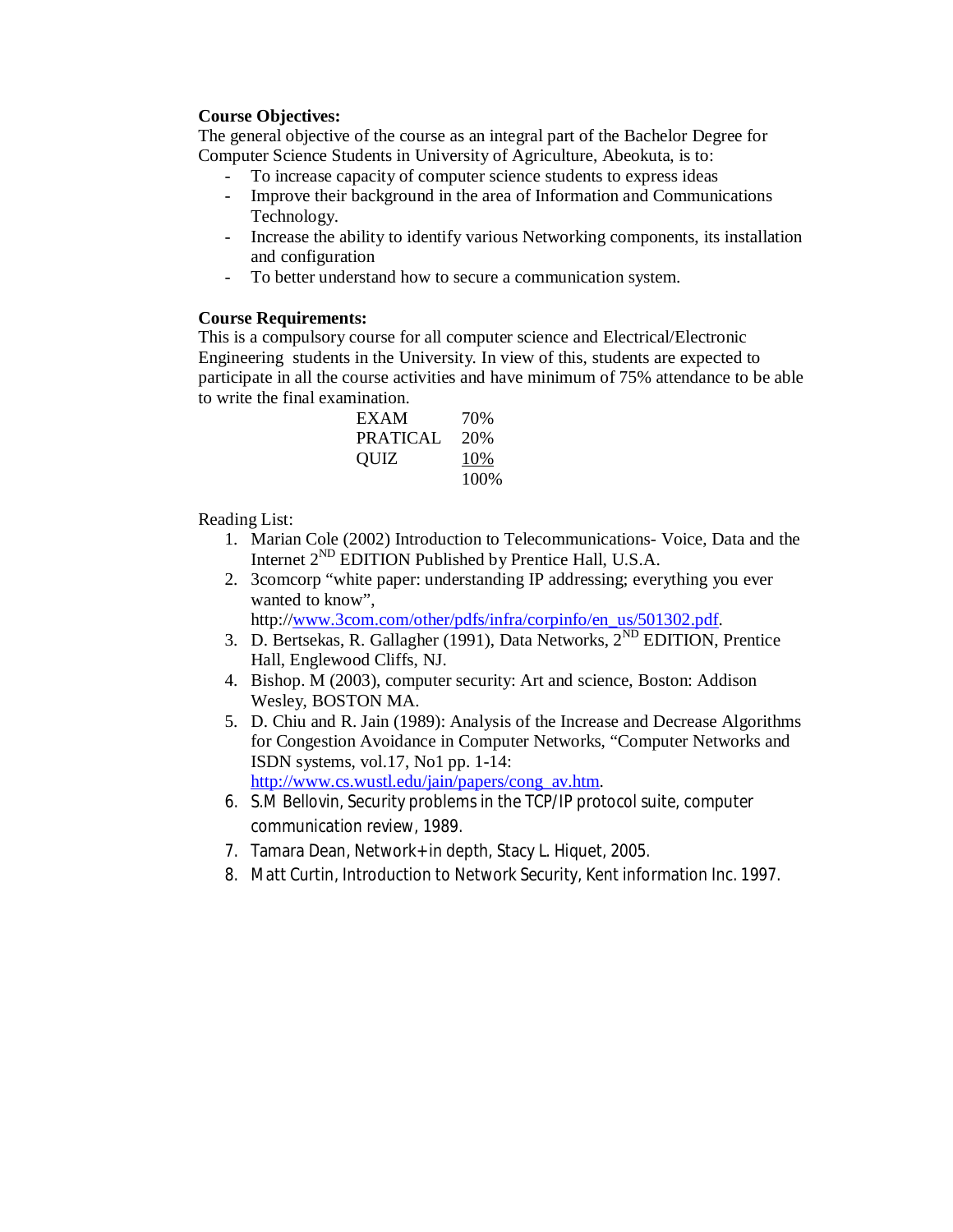## LECTURE CONTENT

## **WEEK 1:**

Data communication, DTE and DCE, serial and parallel transmission of data, Asynchronous and synchronous Transmission, Error Detection and Correction, Flow Control, Baud Rate.

## **OBJECTIVES**

- 1. Understanding the basics of communication
- 2. Understanding the fundamental principles of Data communication
- 3. Identifying errors in transmission and there corrections.

# **LECTURE NOTE:**

## **DATA COMMUNICATION**

Data communication is the transmission of characters, numbers, graphics, and symbols using digital signals. The public switched telephone network (PSTN) is used to carry both voice and data communication. Data communication is closely related to voice communication, both communication systems are concerned with transmitting information over some distance. The primary difference between voice and data lies in the signal used to convey information. Voice is converted by the transmitter of a telephone into an analog electrical signal having many different voltage levels. Data is converted into an electrical signal that has two different voltage level represented by the binary 0 and 1.

The public switched telephone network started as an analog network designed to handle analog voice signals but it has gradually been converted from an analog to a digital network because nowadays most signals are two-state digital signals. Several digital technologies have been developed for voice communication that move the codec from the line circuit to the customer's premises example include

- i. Integrated Services Digital Network (ISDN)
- ii. Asymmetric Digital Subscriber Line (ADSL)

### **DTE AND DCE**

The personal computer belongs to the category of equipment called Data Terminal Equipment. A DTE device is used to transmit and receive data in the form of digital signals.

Data Communication Equipment (DCE) which is also refers to as data circuit termination equipment is a device that interfaces Data Terminal Equipment (DTE) to the PSTN. A modem is a DCE used to interface a DTE to analog line circuit on the PSTN. A channel service unit /data service unit (CSU/DSU) is a DCE device used to interface a DTE device to a leased digital line in the public switched telephone network.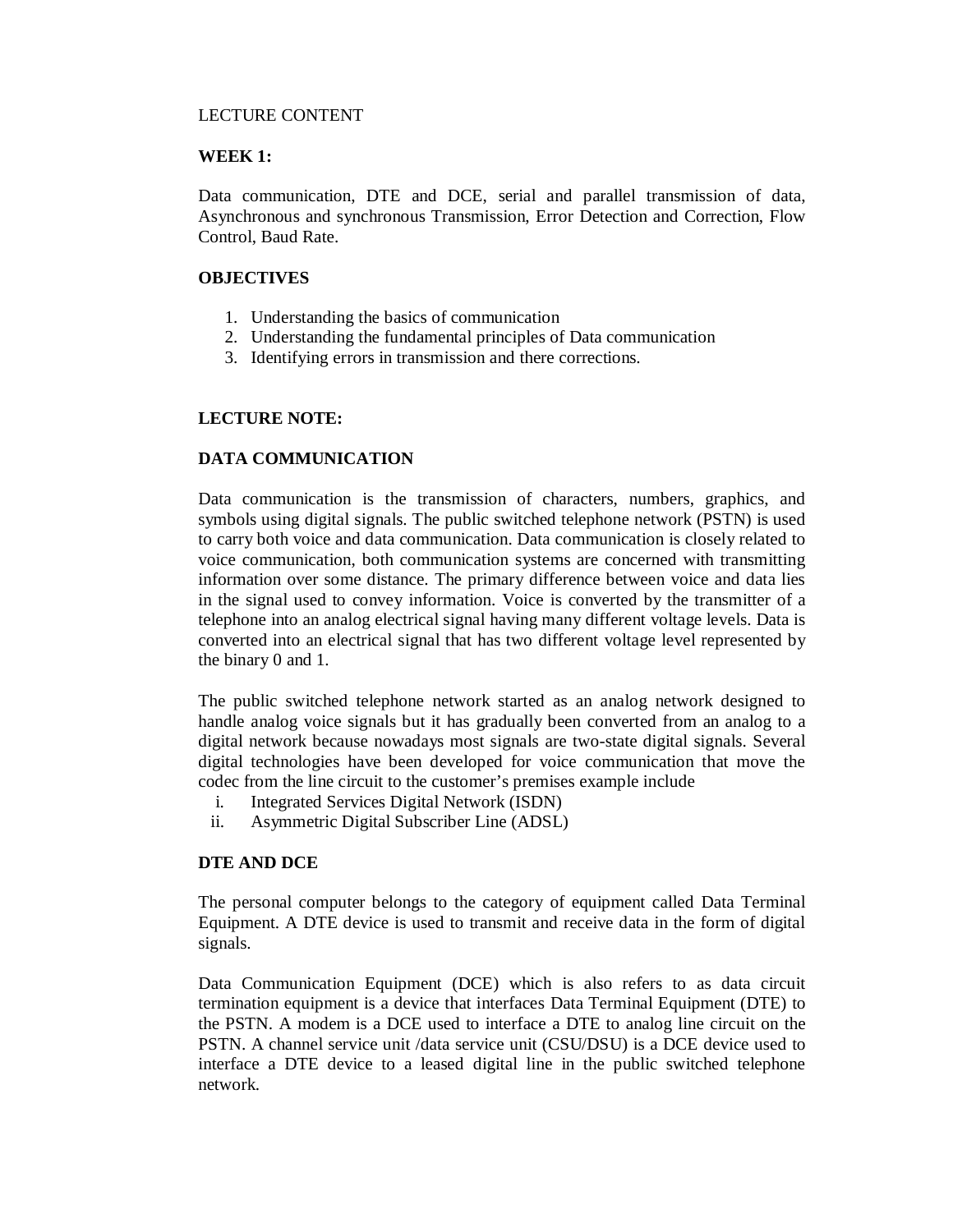The most common connection used to connect DTE to DCE is an EIA-232 interface. This interface is also called a recommended standard 232 (RS-232) which is approved as the CCITT standard V.24. The EIA-232 interface cable comes in a 25-conductor and 9-conductor cable. The 25-conductor cable uses a DB-25 connector attached to each end of the cable and the 9-conductor cable uses DB-9 connectors. A cable for connecting data terminal equipment (DTE) to data communication equipment (DCE) will have a female connector on one end and a male connector on the other end.

## **SERIAL AND PARALLEL TRANSMISSION OF DATA.**

Data can be transmitted one bit or several bits at a time. When data is transmitted one bit at a time, it is transmitted over one wire, where each bit is transmitted one after the other onto the same wire the type of transmission is termed Serial Transmission.

Parallel transmission is the type of transmission where data is transmitted several bits at time; each bit is transmitted over its own wire. The bits are transmitted over wires that are parallel. The most common form of parallel transmission is to transmit 8 bits at one time. Example includes the seven level ASCII coding with an eighth bit used as a parity bit to check the validity of the code. By transmitting 8bits at once we can transmit a character at a time instead of a bit at a time. Most printers connected to a personal computer are parallel printers transferring 8 data bits at a time. It is apparent that parallel transmission is much faster than serial transmission, but serial transmission is most often used in data communication because only one circuit is needed for the transmission of data. Parallel data transmission is used when the transmission distance is less than 25ft.

#### **ASYNCHRONOUS AND SYNCHRONOUS TRANSMISSION**.

Asynchronous transmission also called start and stop transmission. The transmitting device sends a start bit prior to each character and sends a stop bit after each character. The receiving device will synchronize from the received start bits. Thus, synchronization occurs at the beginning of each character. Data is sent between two devices as a serial bit stream. In asynchronous transmission each character has it own synchronizing information. The start bit is a bit whose value is 0 and is refers to as space and a stop bit with value 1 refers to as Mark bit.

Synchronous transmission involves the transmission of data as blocks of bytes. Synchronization of the receiver occurs from a special bit pattern called a sync signal placed in front of the block of data information. A typical block contains 128, 256, 512, or 1024 characters. A header is placed in front of the data sent and a trailer is placed after the data. The header will contain the destination address of the message, a synchronization signal and control information. The trailer contains parity checking information and the address of the sender. The header usually contains about 32bits and the header 8 to 16 bits. Synchronous data transmission is obviously faster than asynchronous transmission because fewer bits are needed to send the same data.

## **ERROR DETECTION AND CORRECTION**

#### ASYNCHRONOUS TRANSMISSION ERROR CHECKING

The simplest error checking method is parity checking. This technique is used for asynchronous transmission. ASCII uses 7 bits for coding and does not use the  $8<sup>th</sup>$  bit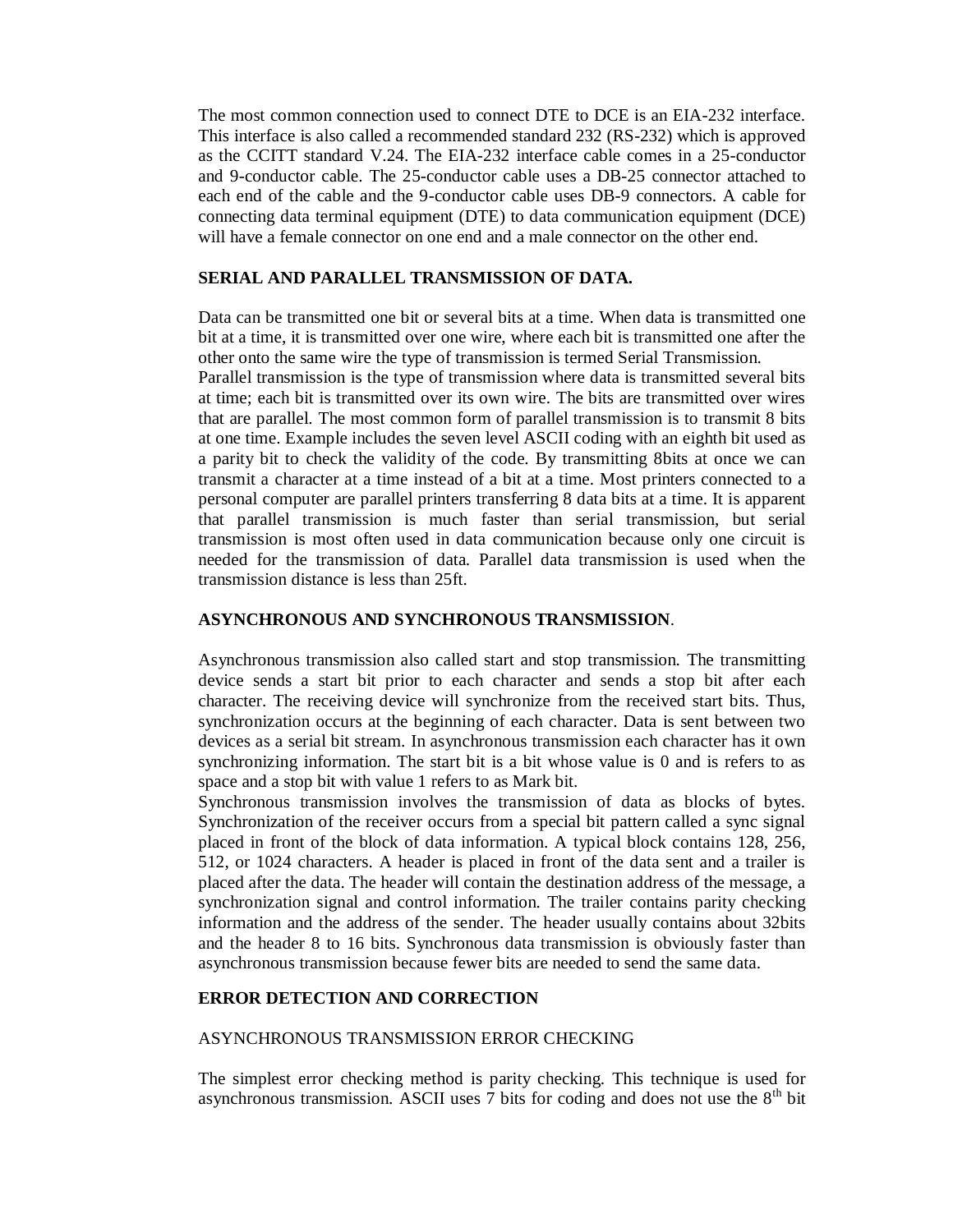allowing the use of the  $8<sup>th</sup>$  bit for parity checking. There are five types of parity namely: odd, even, mark, space, and no parity. In odd parity each character has an odd number of 1s, for odd a 0 is placed in the  $8<sup>th</sup>$  bit position. An even parity is the error checking protocol ensures each transmitted byte has an even number of 1s.

#### SYNCHRONOUS TRANSMISSION ERROR DETECTION AND CORRECTION

The use of synchronous transmission between the two modems allows the use of sophisticated error detection and control techniques. Modems use a synchronous error detection technique called cyclic redundancy checking (CRC).

There are two types of CRC; CRC-16 and CRC-32. The block of data is divided by a 17-bit divisor for CRC-16 or a 33-bit divisor for CRC-32. The CRC calculation is done at the transmitting modem and the remainder is placed in the trailer behind the block of data and trailer behind the block of data transmitted. The receiving modem receives the block of data and trailer. It then calculates a remainder using the same CRC protocol used by the transmitting modem, comparing it with the sent remainder. Error conditions are handled by requesting that the originating modem retransmit the data. This technique is called Automatic Retransmission Request (ARQ). There are two types of error correction namely;

Discrete ARQ also called stop and wait ARQ, an error control protocol that requires an acknowledgement from the receiver after each block of data sent. The transmitting modems sends a block of data and then waits for an acknowledgement before sending the next block of data.

Continuous ARQ also known as sliding window ARQ, continuous ARQ eliminates the need for a transmitting device to wait for acknowledgement after each block of data. The device continuously returns positive acknowledgement to the transmitter until otherwise.

#### **FLOW CONTROL**

Controlling the flow of data from one device to another is usually via hardware flow control; Request to send and clear to send (RTS/CTS) or by software flow control (XON/XOFF). A modem contains a memory buffer to allow it to compress data before transmitting and to allow it to convert asynchronous data to synchronous data. It must be able to stop the transmitting personal computer when this memory buffer approaches a near full condition some modems contain a very large memory buffer, which negates the need for flow control

### **BAUD RATE**

Baud rate is defined as the number of times a signal changes. Baud rate is one of the components determining the physical line speed of a modem. The other component is the number of bits represented by one signal change. For example if the amplitude of a signal changes 2400 times a second the signal changes states 2400 times per second or at 2400 baud.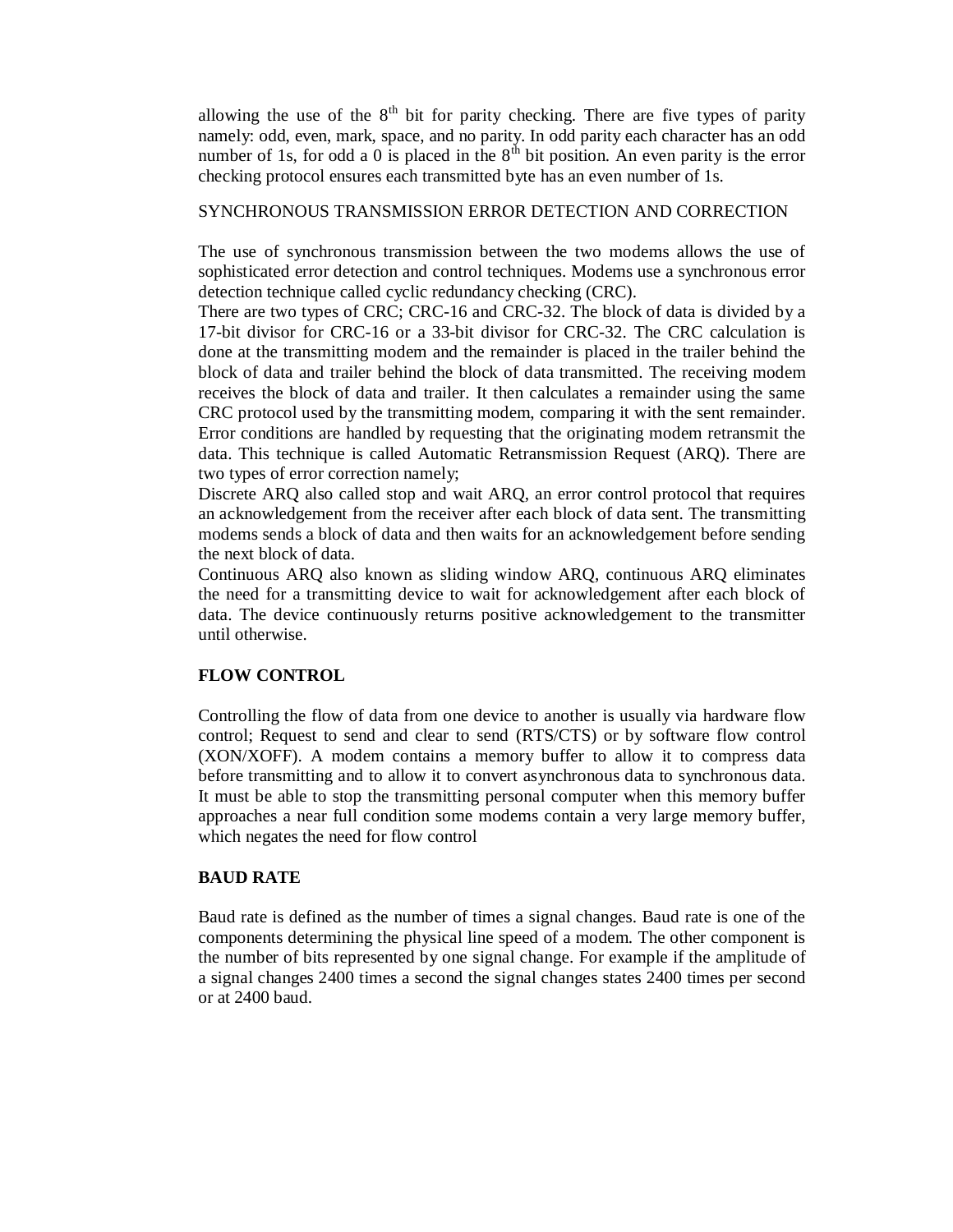### **WEEK 2:**

Data Networking via LANs, Putting a LAN together, Connecting Two LANs to each other, The LAN Medium, Communication within the LAN.

#### **OBJECTIVE:**

The objective of the week lecture is for the student to be able to understand LAN topology and how networking is performed in the LAN environment.

#### **LECTURE NOTE:**

#### **DATA NETWORKING VIA LANS**

In linking many computers that are physically closed together such as within one building, or on one floor of a building, we can utilize a LAN. Two LANs can be connected together using a device called a bridge. LANs within a larger geographical region such as a city are connected using a metropolitan area network (MAN) and LANs separated by any distance are connected using WAN.

#### **DEFINITION**

A LAN is a data communication system allowing a number of independent devices such as computer and printers that are usually located within 500m of each other to communicate directly with each other over a common physical medium. The distance can be more or less than 500m depending on the type of cable used for the medium.

### **ADVANTAGES OF USING LANs.**

- 1. The use of a LAN allows data, applications, printers, and other resources to be shared efficiently and economically.
- 2. It enhances communication
- 3. Sharing of resources reduces the cost of computing.
- 4. Allows business to gain economics of scale in the purchase of application of software.
- 5. Allows installation of groupware applications software.

### **PUTTING A LAN TOGETHER.**

A LAN consists of the transmission medium used to connect workstation and servers together. To connect workstations, servers and printers together using a LAN the following are to be decided;

1. Determine the quantity and types of devices that need to be connected to the LAN and what features the LAN will be providing.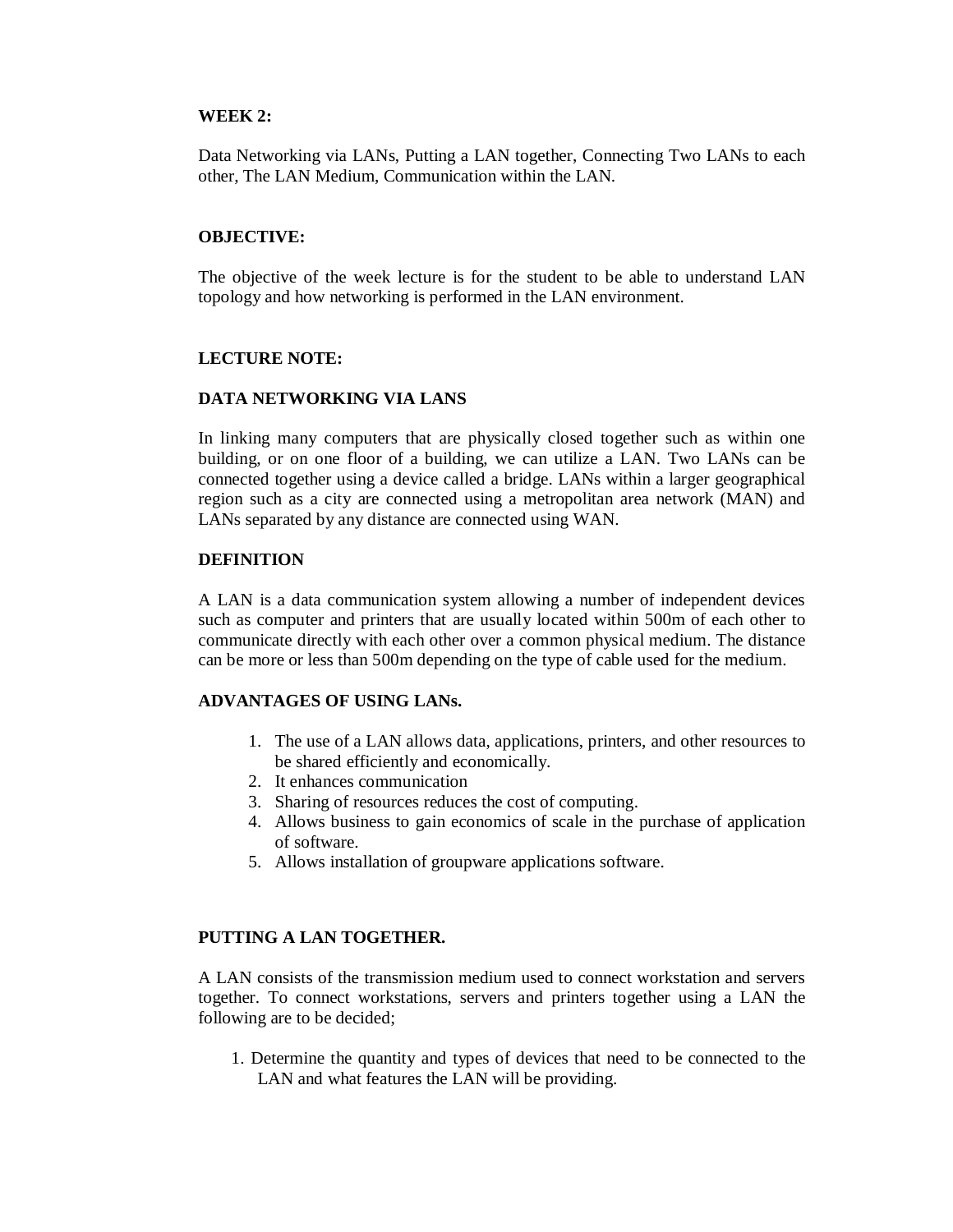- 2. Determine the type of Network operating system software that the LAN will use. If the connection is between two computers windows can be use for the workgroups and a network card supported by this software might be used. Dos-based LANs can support up to 300 users, but LANs of this size will usually opt for a Novell or Windows NT-based LAN. The Network operating systems software contains an applications program interface (API) that handles the interpretation of messages to allow different PC operating systems to exist on the LAN.
- 3. Deciding the architecture for the LAN setup. There are two predominant architectures for LAN; the Token ring and the Ethernet.

| <b>ARCHITECTURE</b> | <b>LAN STANDARD</b> | <b>TOPOLOGY</b> |
|---------------------|---------------------|-----------------|
| Ethernet            | <b>IEEE 802.3</b>   | Bus             |
| <b>Token Ring</b>   | <b>IEEE 802.5</b>   | Ring            |

Though the token ring employs a ring topology it is implemented by wiring the computers in a star arrangement. The central point of the star is a wiring HUB called a medium access unit (MAU).

4. Another decision that needs to be made is the type of transmission medium to use. There are different choices they include coaxial cable, thin coaxial cable, twisted pair copper wire and fiber optic cable. The Ethernet based LAN use the thick coaxial cable.

## **CONNECTING TWO LANS TO EACH OTHER.**

Repeaters can be used to extend LANs. The repeater is a layer 1 device; it simply regenerates new signals based on the signal received. LANs of similar or dissimilar architectures can be connected together by a bridge. The bridge is a device that uses both layers 1 and 2 but is usually described as operating at the layer 2 level. It has the intelligence necessary to be able to determine which addresses resides on which side of the bridge. Special bridges known as remote bridges can be used on each end of a leased transmission facility to connect LANs that are distant from each other together. Each LAN is connected to a remote bridge and the remote bridges are connected to a CSU/DSU bridges exist that allows the connection of an Ethernet LAN to a token ring LAN these bridges are often called translating bridges, intelligent bridges or encapsulating bridges.

#### **THE LAN MEDIUM**

The LAN medium is a shared medium. Users takes turn using the medium and each user is granted a brief period when they can use it. Thus, the medium is used in a time division multiplexing (TDM) arrangement. Ethernet controls the size of each frame of data that a user can send. Ethernet limits the user's data to 1500 bytes at a time. This ensures that one user cannot hog the medium for extended periods.

#### **COMMUNICATION WITHIN THE LAN**

For devices to communicate with each other across a LAN, they must know the hardware address (physical or MAC address) of the device they wish to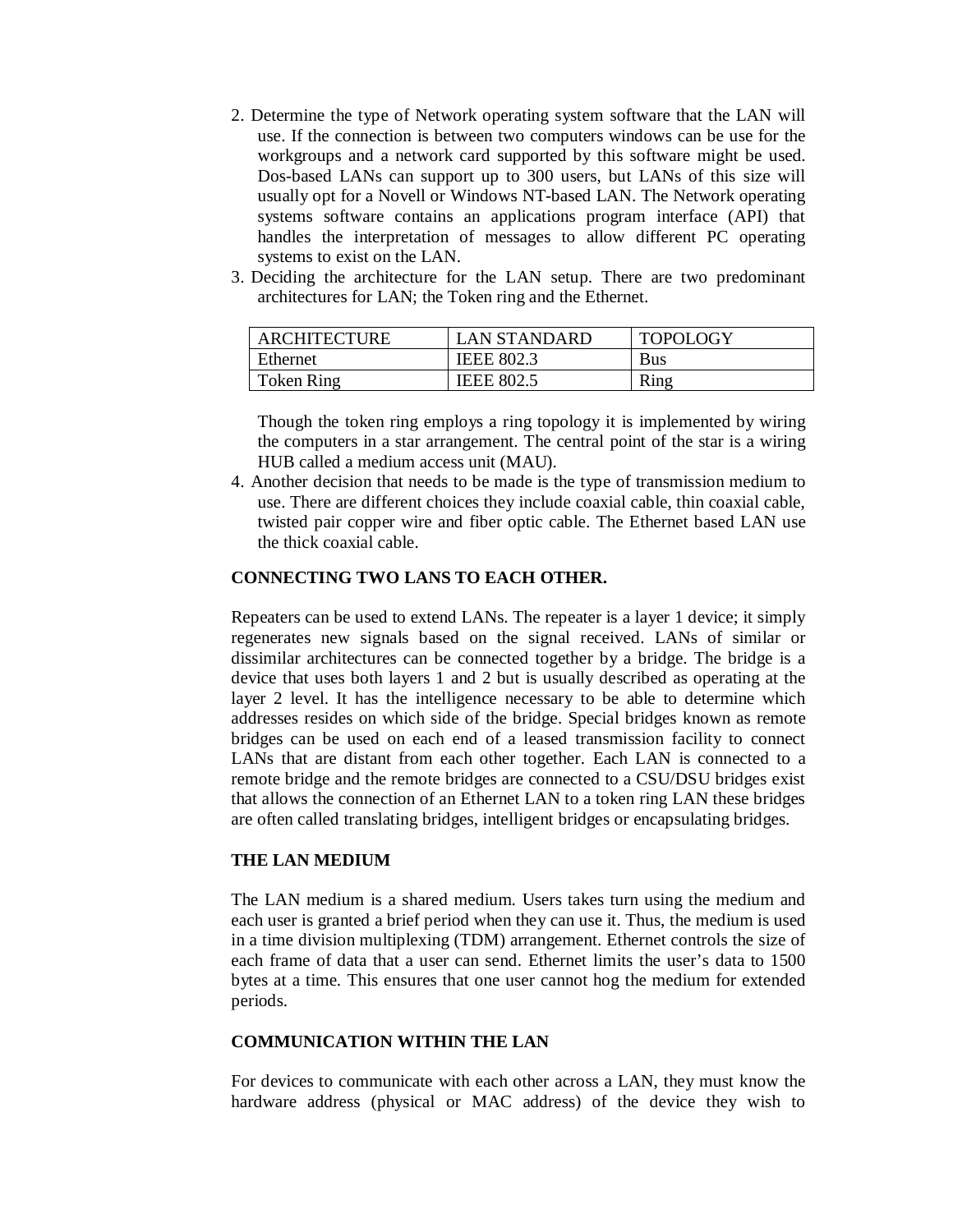communicate with. This is why the Ethernet frame contains MAC addresses. If a higher level protocol is being used on a LAN such as TCP/IP, higher level network addresses will be used by applications that wish to converse across the LAN or across networks. The higher level addresses must be resolved to hardware addresses when the two devices reside on the sane network.

#### **WEEK 3:**

Communication channels, examples of communication channels, Types of communication channels, Transmission Directions: Simplex, Duplex, Half Duplex.

#### **OBJECTIVE:**

The objective of the week lecture is for the student to be able to understand Communication channels, examples of communication channels, Types of communication channels.

#### **LECTURE NOTE:**

#### **COMMUNICATION CHANNEL**

In telecommunications and computer networking, a communication channel, or channel, refers either to a physical transmission medium such as a wire, or to a logical connection over a multiplexed medium such as a radio channel. A channel is used to convey an information signal, for example a digital bit stream, from one or several senders (or transmitters) to one or several receivers. A channel has a certain capacity for transmitting information, often measured by its bandwidth in Hz or its data rate in bits per second.

#### **EXAMPLES OF COMMUNICTION CHANNELS**

A channel can take many forms. Examples of communications channels include:

- 1. A connection between initiating and terminating nodes of a circuit.
- 2. A single path provided by a transmission medium via either
	- o physical separation, such as by multipair cable or
	- o Electrical separation, such as by frequency-division or time-division multiplexing.
- 3. A path for conveying electrical or electromagnetic signals, usually distinguished from other parallel paths.
	- o A storage which can communicate a message over time as well as space
	- o The portion of a storage medium, such as a track or a band, that is accessible to a given reading or writing station or head.
	- o A buffer from which messages can be 'put' and 'got'. See Actor model and process calculi for discussion on the use of channels.
- 4. In a communications system, the physical or logical link that connects a data source to a data sinks.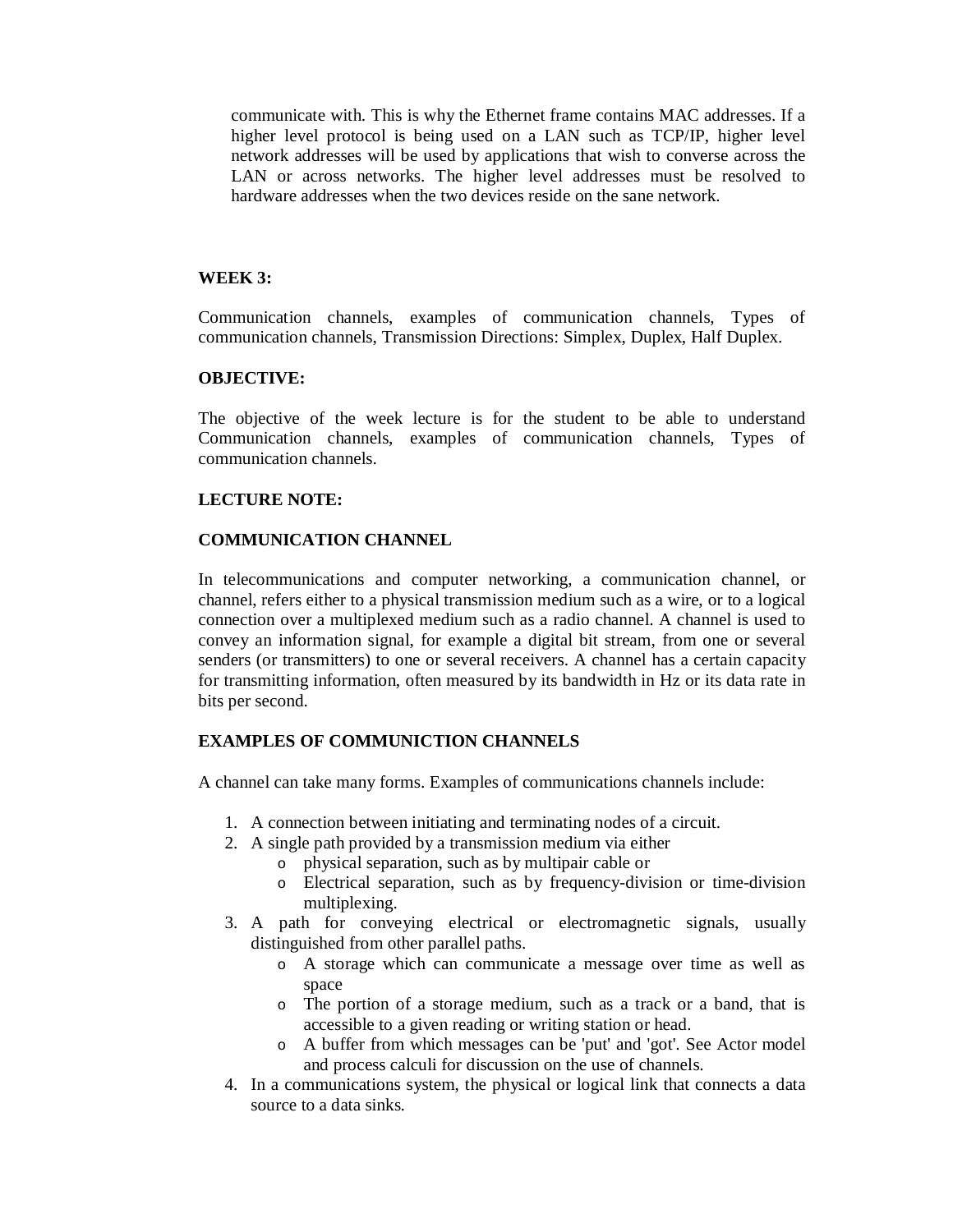- 5. A specific radio frequency, pair or band of frequencies, usually named with a letter, number, or code word, and often allocated by international agreement.
- 6. A room in the Internet Relay Chat (IRC) network, in which participants can communicate with each other.

All of these communications channels share the property that they transfer information. The information is carried through the channel by a signal.

# **TYPES OF COMMUNICATIONS CHANNELS**

- Digital (discrete) or analog (continuous) channel
- Baseband and passband channel
- Transmission medium, for example a fibre channel
- Multiplexed channel
- Computer network virtual channel
- Simplex communication, duplex communication or half duplex communication channel
- Return channel
- Uplink or downlink (upstream or downstream channel)
- Broadcast channel, unicast channel or multicast channel

## **TRANSMISSION DIRECTION**

Data transmission, whether analog or digital, may also be characterized by the direction in which the signals travel over the media.

### **SIMPLEX, HALF-DUPLEX, AND DUPLEX**

In cases in which signals may travel in only one direction, the transmission is considered simplex. In simplex, communication is possible in only one direction that is there is only one sender. An example of simplex communication is a football coach calling out orders to his team through a megaphone. In this example, the coach's voice is the signal, and it travels in only one direction—away from the megaphone's mouthpiece and toward the team. Simplex is sometimes called one-way, or unidirectional, communication.

In half-duplex transmission, signals may travel in both directions over a medium but in only one direction at a time. Half-duplex systems contain only one channel for communication, and that channel must be shared for multiple nodes to exchange information. Communication is possible in both direction but one at a time. For example, the walkie talkie operates in this way; an apartment's intercom system that requires someone to press a "talk" button to allow the voice to be transmitted over the wire uses half-duplex transmission. If you visit a friend's apartment building, you press the "talk" button to send your voice signals to his apartment. When your friend responds, he presses the "talk" button in his apartment to send his voice signal in the opposite direction over the wire to the speaker in the lobby where you wait. If you press the "talk" button while he's talking, you will not be able to hear his voice transmission. In a similar manner, some networks operate with only half-duplex capability.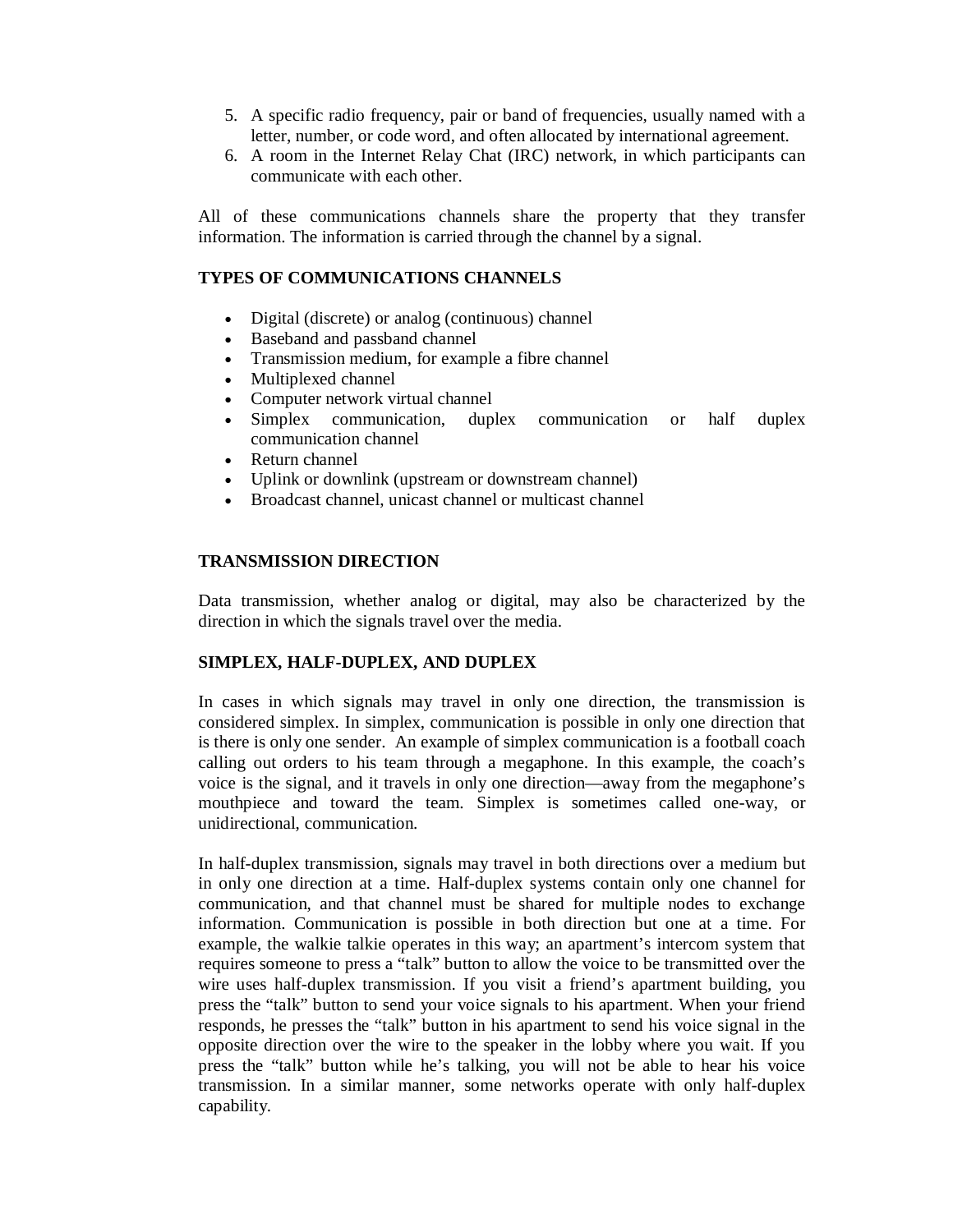When signals are free to travel in both directions over a medium simultaneously, the transmission is considered full-duplex. Full-duplex may also be called bidirectional transmission or, sometimes, simply duplex. When you call a friend on the telephone, your connection is an example of a full-duplex transmission, because your voice signals can be transmitted to your friend at the same time your friend's voice signals are transmitted in the opposite direction to you. In other words, both of you can talk and hear each other simultaneously

#### **WEEK 4:**

Protocols.

#### **OBJECTIVE:**

To understand the fundamentals of network protocols, the different types of protocols and IP addressing.

#### **LECTURE NOTE:**

#### **PROTOCOLS**

A protocol is a rule that governs how networks communicate. Protocols define the standards for communication between network devices. Without protocols, devices could not interpret the signals sent by other devices, and data would go nowhere. Protocols vary according to their purpose, speed, transmission efficiency, utilization of resources, and ease of setup, compatibility, and ability to travel between different LANs. In choosing protocols, it is important to consider these characteristics, plus network interconnection and data security requirements. Networks running more than one protocol are called Multiprotocol networks.

## **TRANSMISSION CONTROL PROTOCOL/INTERNET PROTOCOL (TCP/IP)**

TCP/IP is not simply one protocol, but rather a suite of specialized protocols including TCP, IP, UDP, ARP, and many others—called sub protocols. Most network administrators refer to the entire group as "TCP/IP," or sometimes simply "IP." TCP/IP's roots lie with the U.S. Department of Defence, which developed TCP/IP for its Advanced Research Projects Agency network (Arpanet, the precursor to today's Internet) in the late 1960s.TCP/IP has grown extremely popular thanks to its low cost, its ability to communicate between a multitude of dissimilar platforms, and its open nature. "Open" means that a software developer, for example, can use and modify TCP/IP's core protocols freely. TCP/IP is a de facto standard on the Internet and has become the protocol of choice on LANs and WANs. TCP/IP would not have become so popular if it weren't routable. Protocols that can span more than one LAN (or LAN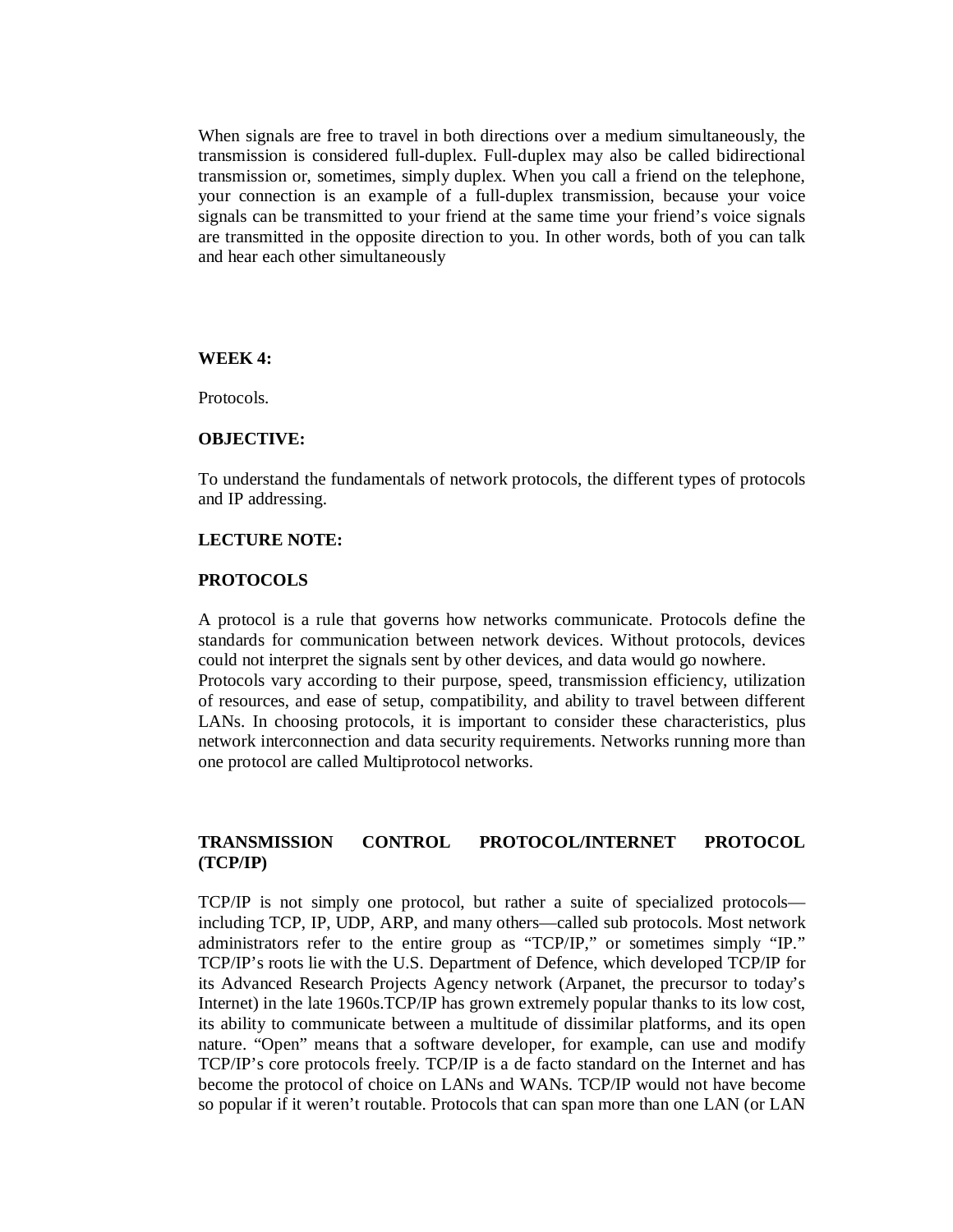segment) are routable, because they carry Network layer addressing information that can be interpreted by a router. It popularity is also due to its flexibility; it can run on virtually any combination of network operating system or network media.

## **TRANSMISSION CONTROL PROTOCOL (TCP)**

TCP (Transmission Control Protocol) operates in the Transport layer of the OSI Model and provides reliable data delivery services. TCP is a connection-oriented sub protocol, which means that a connection must be established between communicating nodes before this protocol will transmit data. TCP further ensures reliable data delivery through sequencing and checksums. Without such measures, data would be transmitted indiscriminately, without checking whether the destination node was offline, for example, or whether the data became corrupt during transmission. Finally, TCP provides flow control to ensure that a node is not flooded with data. TCP has 10 header fields.

### **USER DATAGRAM PROTOCOL (UDP)**

UDP (User Datagram Protocol), like TCP, belongs to the Transport layer of the OSI Model. Unlike TCP, however, UDP is a connectionless transport service. In other words, UDP offers no assurance that packets will be received in the correct sequence. In fact, this protocol does not guarantee that the packets will be received at all. Furthermore, it provides no error checking or sequencing. Nevertheless, UDP's lack of sophistication makes it more efficient than TCP. It can be useful in situations where a great volume of data must be transferred quickly, such as live audio or video transmissions over the Internet. In these cases, TCP—with its acknowledgments, checksums, and flow control mechanisms—would only add more overhead to the transmission. UDP is also more efficient for carrying messages that fit within one data packet. UDP contains only four header fields the source port, destination port, length and checksum.

### **INTERNET PPROTOCOL (IP)**

IP (Internet Protocol) belongs to the Network layer of the OSI Model. It provides information about how and where data should be delivered, including the data's source and destination addresses. IP is the subprotocol that enables TCP/IP to internetwork that is, to traverse more than one LAN segment and more than one type of network through a router. At the Network layer of the OSI Model, data is formed into packets. In the context of TCP/IP, a packet is also known as an IP datagram. The IP datagram acts as an envelope for data and contains information necessary for routers to transfer data between different LAN segments. IP is an unreliable, connectionless protocol, which means that it does not guarantee delivery of data. Higher-level protocols of the TCP/IP suite, however, use IP to ensure that data packets are delivered to the right addresses. Note that the IP datagram does contain one reliability component, the Header checksum, which verifies only the integrity of the routing information in the IP header. If the checksum accompanying the message does not have the proper value when the packet is received, then the packet is presumed to be corrupt and is discarded; at that point, a new packet is sent.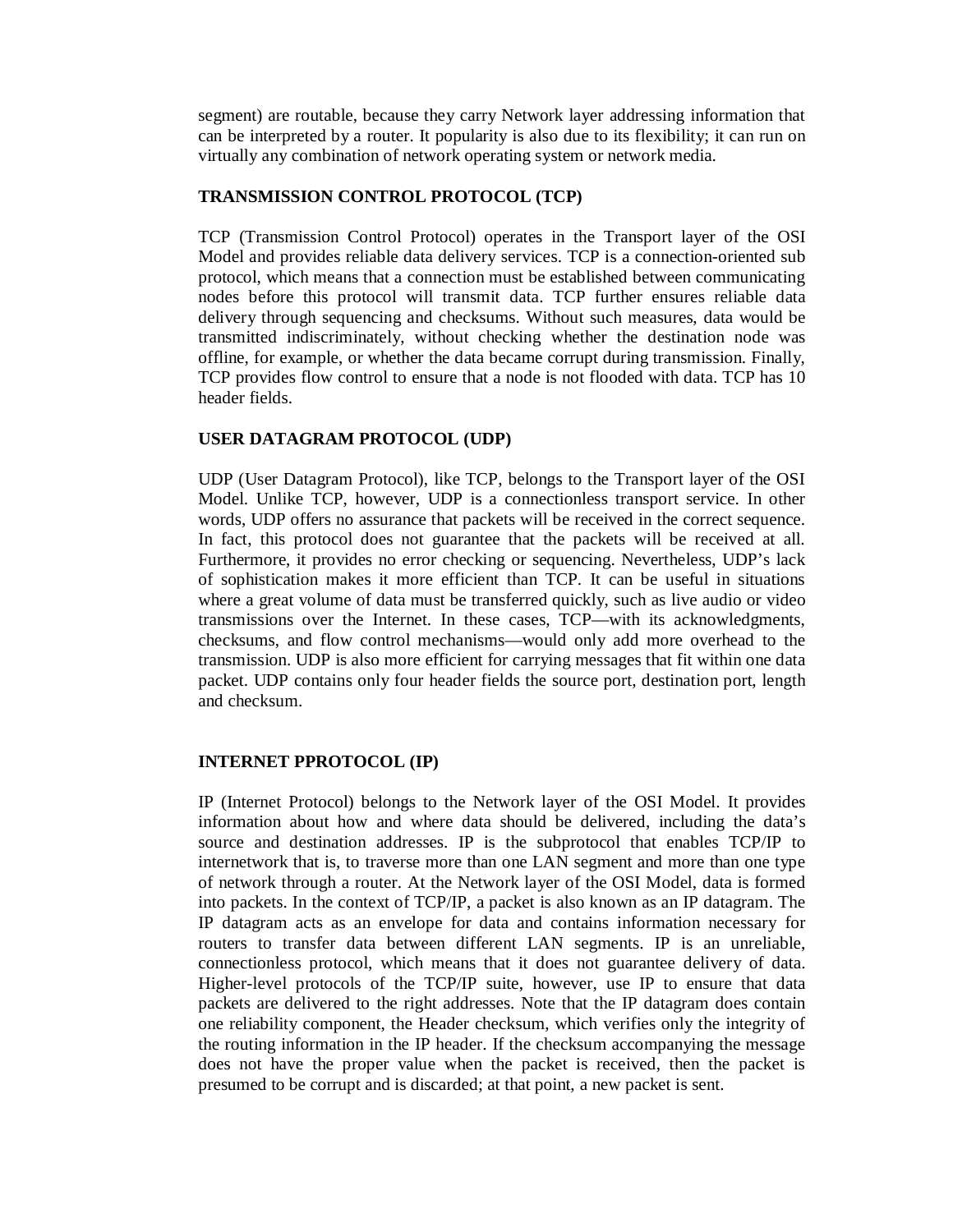Some other examples of protocols include;

- 1. INTERNET CONTROL MESSAGE PROTOCOL (ICMP)
- 2. INTERNET GROUP MANAGEMENT PROTOCOL (IGMP)
- 3. ADDRESS RESOLUTION PROTOCOL (ARP)
- 4. REVERSE ADDRESS RESOLUTION PROTOCOL (RARP

## **IP ADDRESSING**

The IP protocol provides an address field for the address of the originator of an IP packet that is called the source address. The IP protocol also contains an address field for the destination of an IP packet that is called Target address. In IP version 4 both of these addresses are 32 bits long. The 32 bits field consists of 4 bytes; each byte can contain a number from 1 to 255. Address possibility ranges between 0.0.0.0 to 255.255.255.255.

Instead of specifying a particular user's computer, the IP address is used to specify a network and then a host on the network. Host is a term used to refer to a workstation, server or other computer attached to a network. A network containing many hosts is classified as a class A network, medium size networks are class B networks, and a small network is a class C network. There are not many very large class A networks but there are a lot of small class C networks. There are more than 255 medium size networks. In addition class D and class E addresses exist but are rarely used.

Although 8 bits have 256 possible combinations, only the numbers 1 through 254 can be used to identify networks and hosts in an IP address. The number 0 is reserved to act as a placeholder when referring to an entire group of computers on a network for example, "10.0.0.0" represents all of the devices whose first octet is "10."The number 255 is reserved for broadcast transmissions. For example, sending a message to the address 255.255.255.255 will send a message to all devices connected to your network segment.

Dotted decimal notation, the most common way of expressing IP addresses, refers to the "shorthand" convention used to represent IP addresses and make them easy for people to read. In dotted decimal notation, a decimal number between 0 and 255 represents each binary octet (for a total of 256 possibilities).A period, or dot, separates each decimal. An example of a dotted decimal IP address is 131.65.10.18.

| <b>NETWORK CLASS</b> | <b>BEGINNING</b> | <b>OF</b><br><b>NUMBER</b> | <b>MAXIMUM</b><br><b>ADDRESSABLE</b> |
|----------------------|------------------|----------------------------|--------------------------------------|
|                      | <b>OCTET</b>     | <b>NETWORKS</b>            | <b>HOST PER NETWORK</b>              |
|                      |                  |                            |                                      |
| A                    | $1 - 126$        | 126                        | 16,2777,214                          |
|                      |                  |                            |                                      |
| B                    | 128-191          | >16,000                    | 65,534                               |
|                      |                  |                            |                                      |
| $\mathcal{C}$        | 192-223          | >2,000,000                 | 254                                  |
|                      |                  |                            |                                      |
|                      |                  |                            |                                      |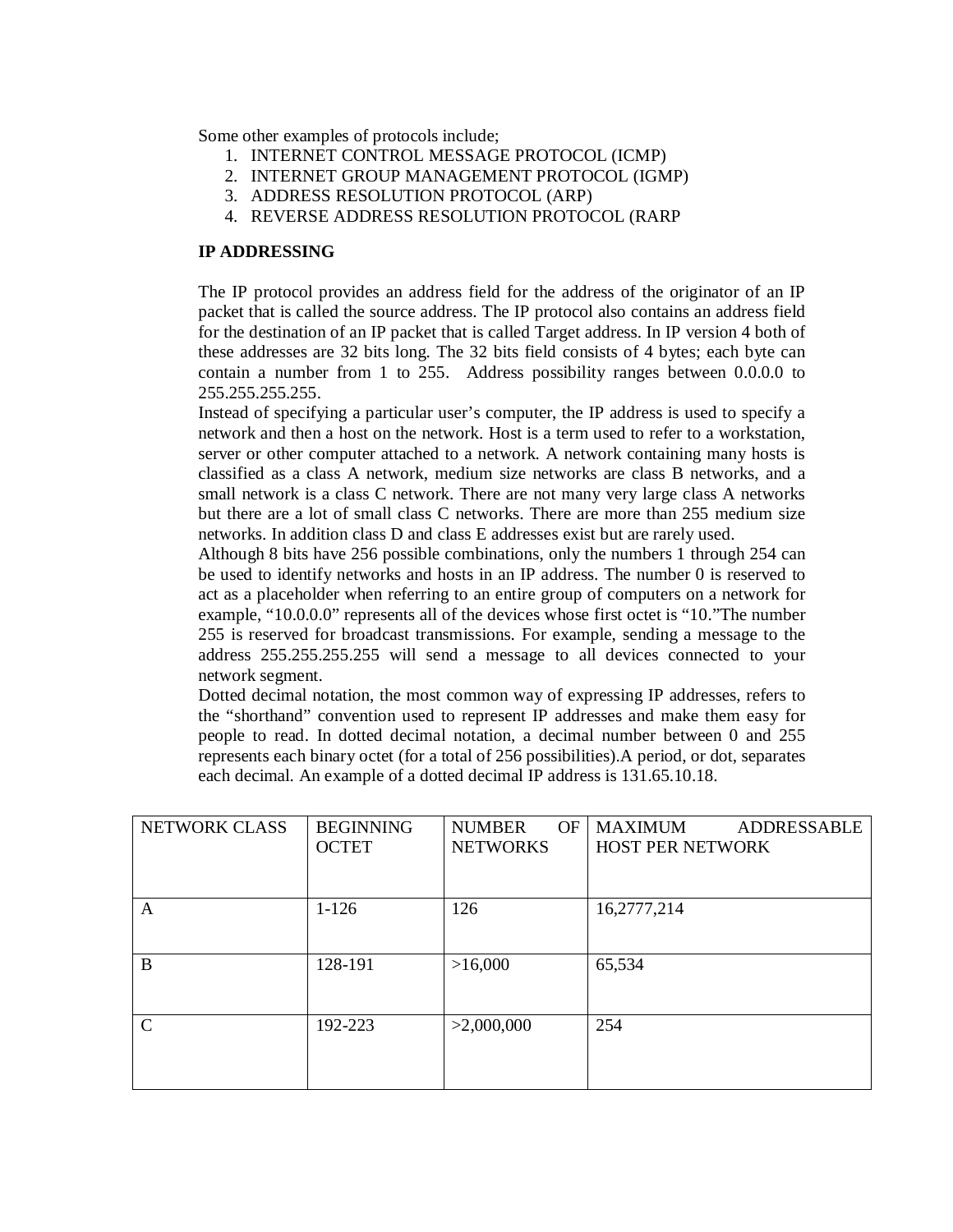### **SUBNET MASK**

In addition to an IP address, every device on a TCP/IP-based network is identified by a subnet mask. A subnet mask is a special 32-bit number that, when combined with a device's IP address, informs the rest of the network about the segment or network to which the device is attached. That is, it identifies the device's subnet. Like IP addresses, subnet masks are composed of four octets (32 bits) and can be expressed in either binary or dotted decimal notation. Subnet masks are assigned in the same way that IP addresses are assigned—either manually, within a device's TCP/IP configuration, or automatically, through a service such as DHCP.

### **DYNAMIC HOST CONFIGURATION PROTOCOL (DHCP).**

This is an automated means of assigning a unique IP address to every device on a network. DHCP like BOOTP belongs to the application layer of the OSI model. Reasons for implementing DHCP include the following:

- To reduce the time and planning spent on IP address management
- To reduce the potential for errors in assigning IP address.
- To enable users to move their workstations and printers without having to change their TCP/IP configuration
- To make IP addressing transparent for mobile users.

## **WEEK 5:**

Networking hardware: Network Interface Card, Repeaters and Hubs, Bridges, Routers. Hardware devices involved in networking and their roles in managing data traffic, more about network interface cards, which serve as the workstation's link to the network and are often the source of connectivity problems.

### **OBJECTIVE:**

- 1. Name some hardware involved in networking systems and their functions.
- 2. Identify problems associated with connectivity hardware.
- 3. Describe the factors involved in choosing a NIC, hub, switch, or router

# **LECTURE NOTE:**

### **NETWORKING HARDWARE**

For effective communication of computers, some hardware are required which helps in the transmission of data. This hardware has different functionality which will be reviewed briefly.

### **NICs (Network Interface Cards)**

Network interface cards (also called NICs, network adapters, or network cards) are connectivity devices that enable a workstation, server, printer, or other node to receive and transmit data over the network media.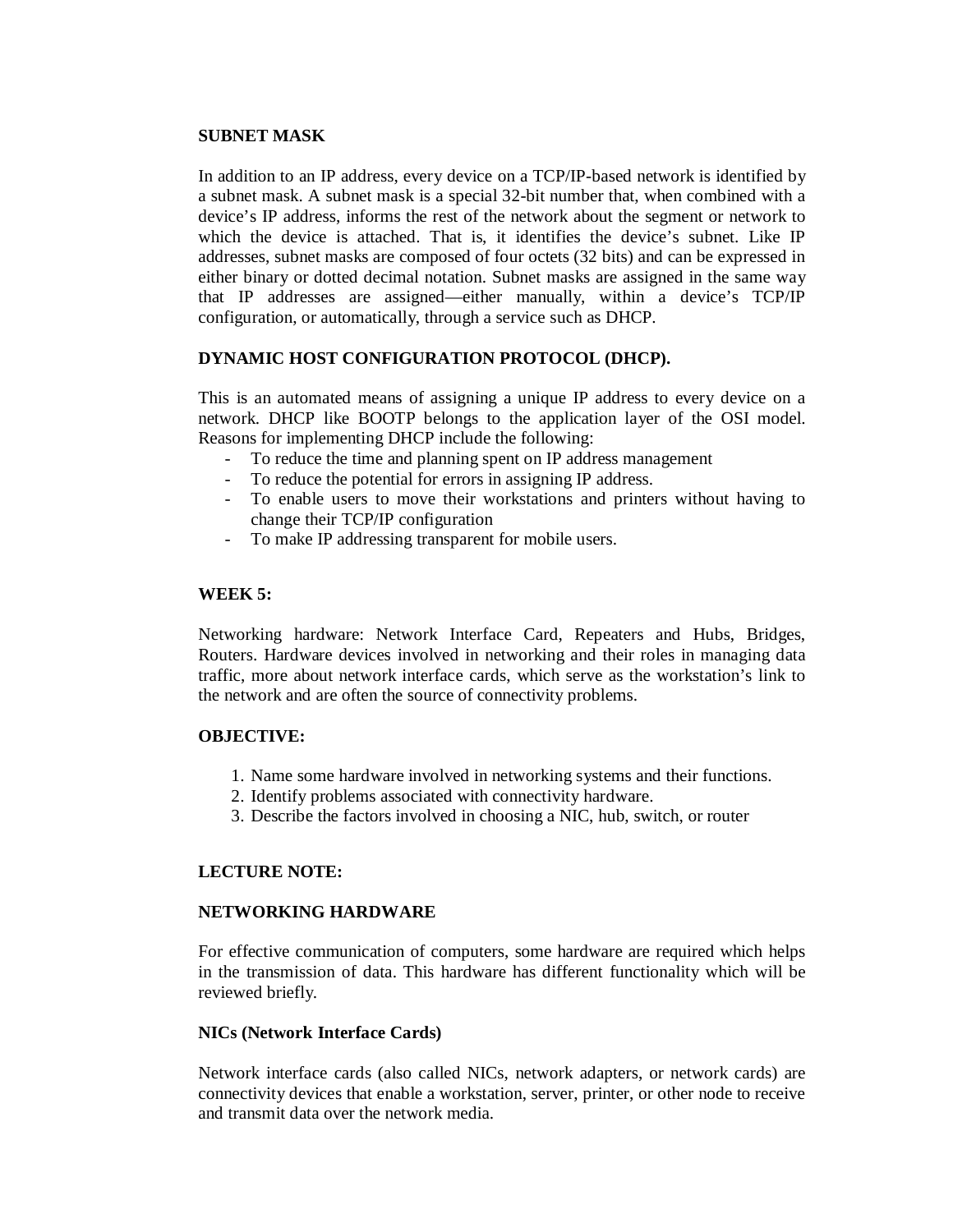NICs belong to both the Physical layer and Data Link layer of the OSI Model, because they apply data signals to the wire and assemble or disassemble data frames. They also interpret physical addressing information to ensure data is delivered to its proper destination. In addition, they perform the routines that determine which node has the right to transmit data over a network at any given instant.

#### **TYPES OF NICs**

NICs come in a variety of types depending on:

The access method (for example, Ethernet versus Token Ring) Network transmission speed (for example, 100 Mbps versus 1 Gbps) Connector interfaces (for example, RJ-45 versus SC) Type of compatible motherboard or device (for example, PCI) Manufacturer (popular NIC manufacturers include 3Com, Adaptec, D-Link, IBM, Intel, Kingston, Linksys, and so on)

#### **Internal Bus Standards**

A computer's bus is the circuit, or signalling pathway, used by the motherboard to transmit data to the computer's components, including its memory, processor, hard disk, and NIC. Buses differ according to their capacity. The capacity of a bus is defined principally by the width of its data path (expressed in bits) and its clock speed (expressed in MHz). The most popular expansion board NIC is one that uses a PCI bus. PCI (Peripheral Component Interconnect) is a 32- or 64-bit bus with a 33- or 66-MHz clock speed whose maximum data transfer rate is 264 Mbps.



Figure 1. A PCI NIC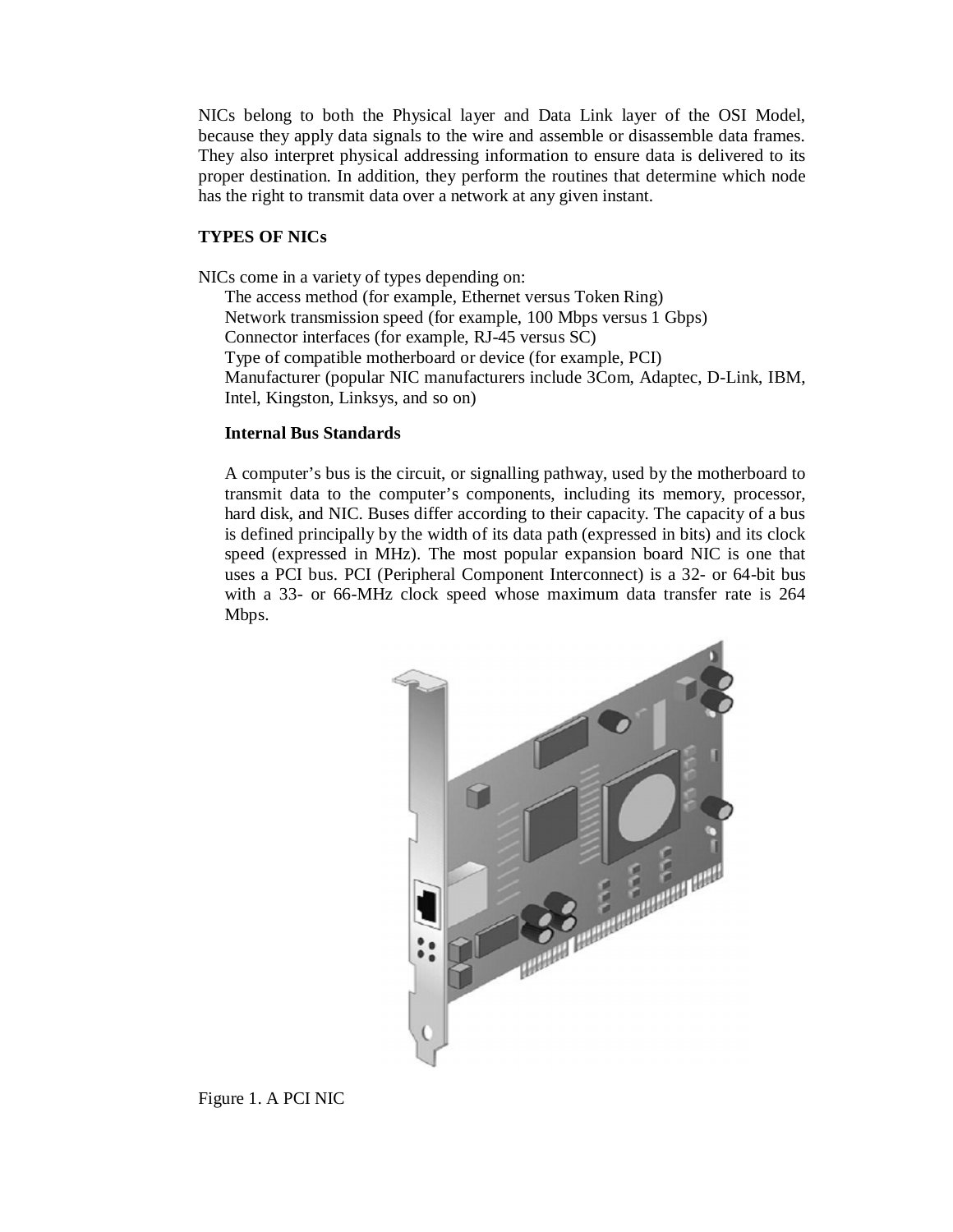### **Peripheral Bus Standards**

Some peripheral devices, such as modems or NICs, are attached to the computer's bus externally rather than internally. Typically, an externally attached adapter needs only to be plugged into the port to be physically installed. An expansion board NIC, on the other hand, requires the user to turn off the computer, remove its cover, insert the board into an expansion slot, fasten the board in place, replace the cover, and turn on the computer.



Figure 2. A Card Bus NIC

Another type of externally attached NIC is one that relies on a USB (universal serial bus) port. USB is a standard interface used to connect multiple types of peripherals, including modems, mice, audio players, and NICs.



Figure 3. A USB NIC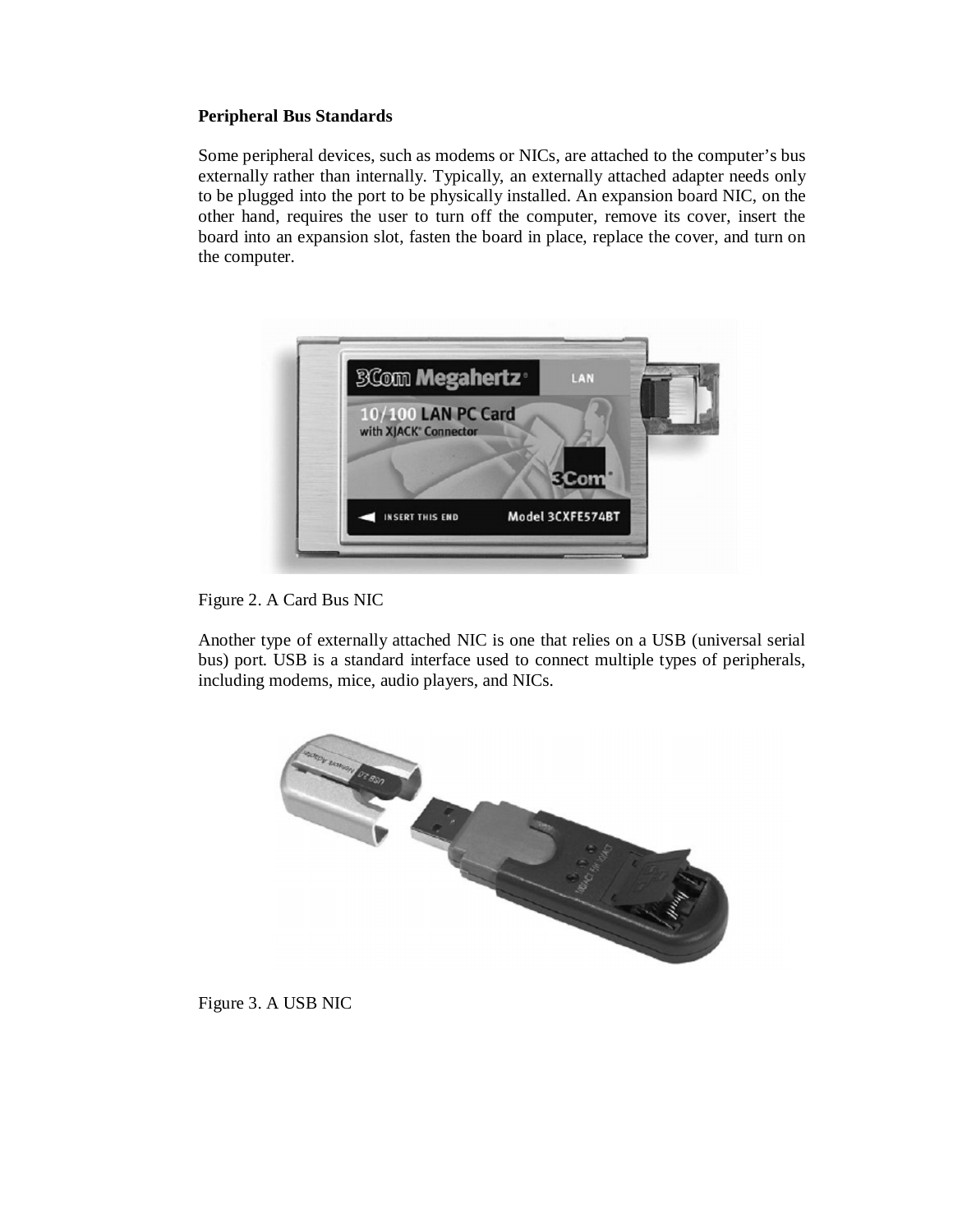## **On-Board NICs**

Not all peripheral devices are connected to a computer's motherboard via an expansion slot or peripheral bus. Some are connected directly to the motherboard using on-board ports. For example, the electrical connection that controls a computer's mouse operates through an onboard port, as does the connection for its keyboard and monitor.

## **Wireless NICs**

NICs are designed for use with either wire-bound or wireless networks. As you have learned, wireless NICs use an antenna (either internal or external) to exchange signals with a base station transceiver or another wireless NIC.



Figure 4. A wireless NIC

# **HUB**

To make data transmission more extensible and efficient than a simple peer-to-peer network, network designers use specialized network devices, such as hubs, switches, routers, and wireless access points, to send data between network devices. The type of connection that is needed determines the device that is used.

Hubs are devices that extend the range of a network by receiving a signal on one port, then regenerating the signal and sending it out to all other ports. This process means that all traffic from a device connected to the hub is sent to all the other devices connected to the hub every time the hub transmits data. This causes a great amount of network traffic. Hubs are also called concentrators, because they serve as a central connection point for a LAN. The following are some of the properties of the hub;

- Extend the range of a signal by receiving then regenerating it and sending it out all other ports
- Traffic is sent out all ports of the hub
- Allow a lot of collisions on the network segment and are often not a good solution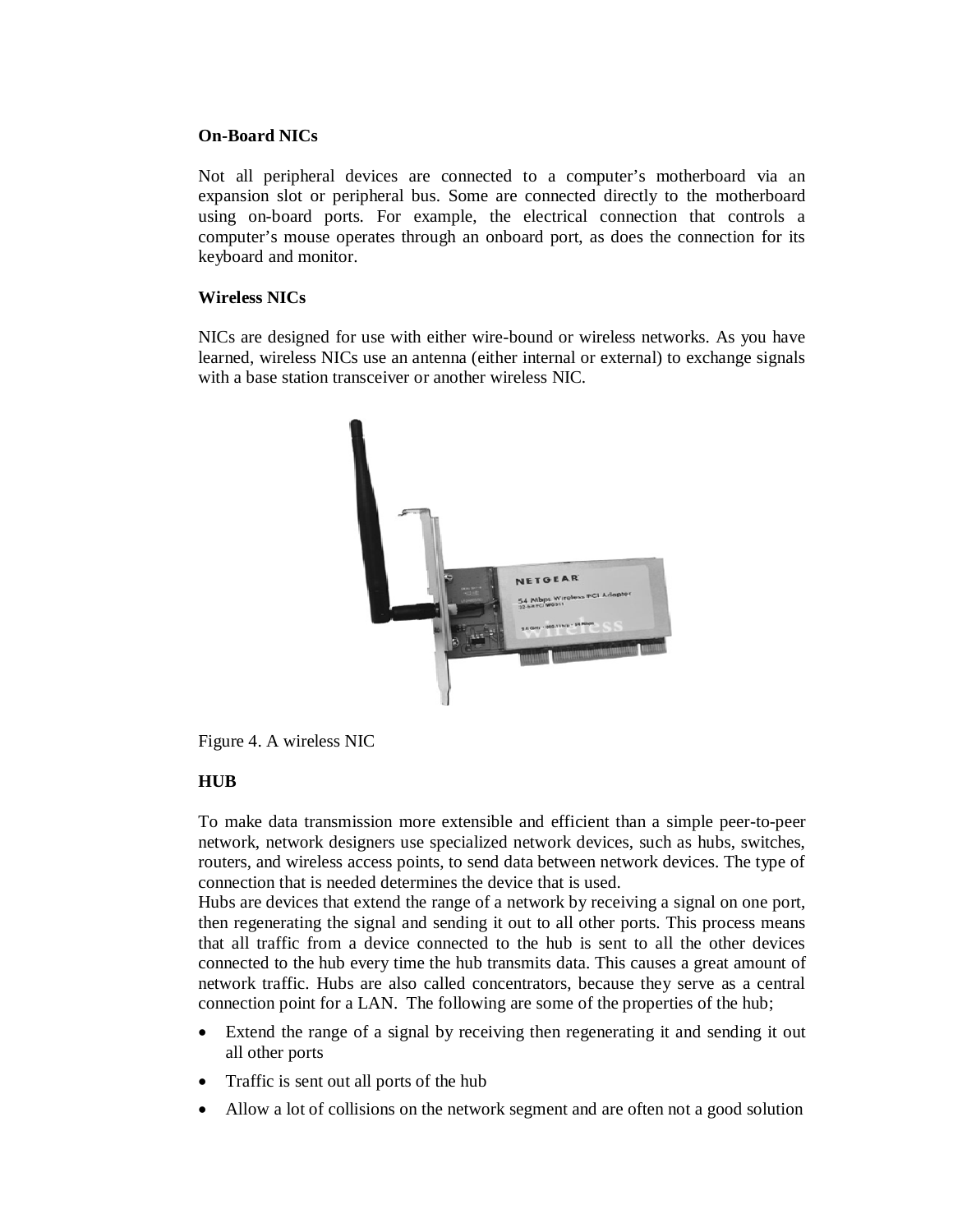Also called concentrators because they serve as a central connection point for a LAN



Figure 5. A Hub

### **BRIDGES AND SWITCHES**

Files are broken up into small pieces of data, called packets, before they are transmitted over a network. This allows for error checking and easier retransmission if the packet is lost or corrupted. Address information is added to the beginning and to the end of packets before they are transmitted over the network. The packet, along with the address information, is called a frame.

LANs are often divided into sections called segments bounded by bridges. A bridge has the intelligence to determine if an incoming frame is to be sent to a different segment, or dropped. This improves traffic flow of data by keeping frames from entering the wrong segment. A bridge has two ports.

Switches are sometimes called multiport bridges. A typical bridge may have just two ports, linking two segments of the same network. A switch has several ports, depending on how many network segments are to be linked. A switch is a more sophisticated device than a bridge. A switch maintains a table of the MAC addresses for computers that are connected to each port. When a frame arrives at a port, the switch compares the address information in the frame to its MAC address table. The switch then determines which port to use to forward the frame.



Figure 6. Bridge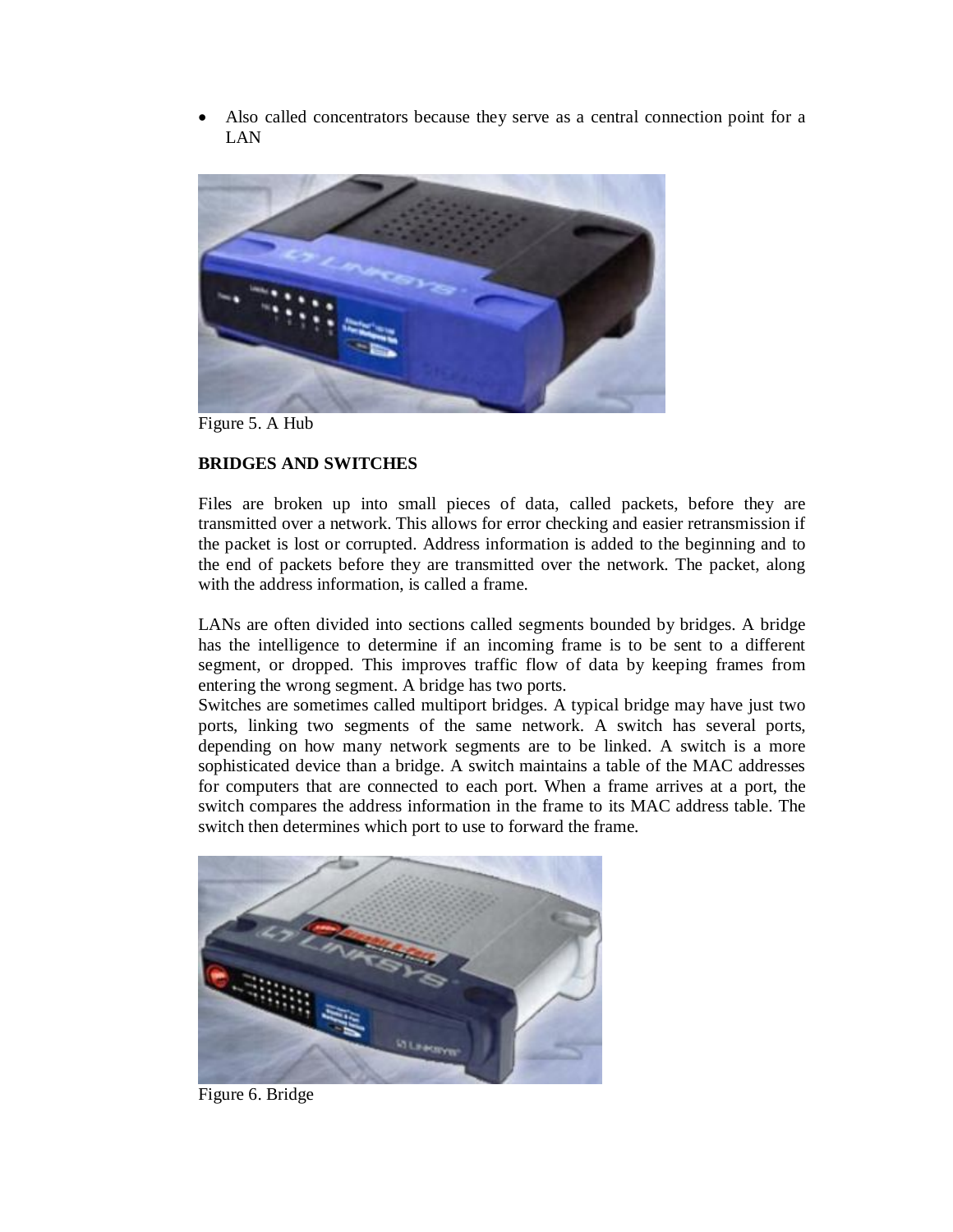#### **ROUTERS**

While a switch connects segments of a network, routers are devices that connect entire networks to each other. Switches use MAC addresses to forward a frame within a single network. Routers use IP addresses to forward frames to other networks. A router can be a computer with special network software installed, or a router can be a device built by network equipment manufacturers. Routers contain tables of IP addresses along with optimal destination routes to other networks.



Figure 7 Router.

#### **WIRELESS ACCESS POINTS**

Wireless access points provide network access to wireless devices such as laptops and PDAs. The wireless access point uses radio waves to communicate with radios in computers, PDAs, and other wireless access points. An access point has limited range of coverage. Large networks require several access points to provide adequate wireless coverage.

#### **STUDY QUESTION**

- 1. List 5 hardware used in networking and their functions.
- 2. State the difference between a hub and a repeater.
- 3. Explain the routing protocols.

#### **WEEK 6:**

Transmission media; Coaxial cable, Twisted-pair cabling, fibre – optic cable.

### **OBJECTIVES:**

To encourage the students to Identify names, purposes, and characteristics of the common network cables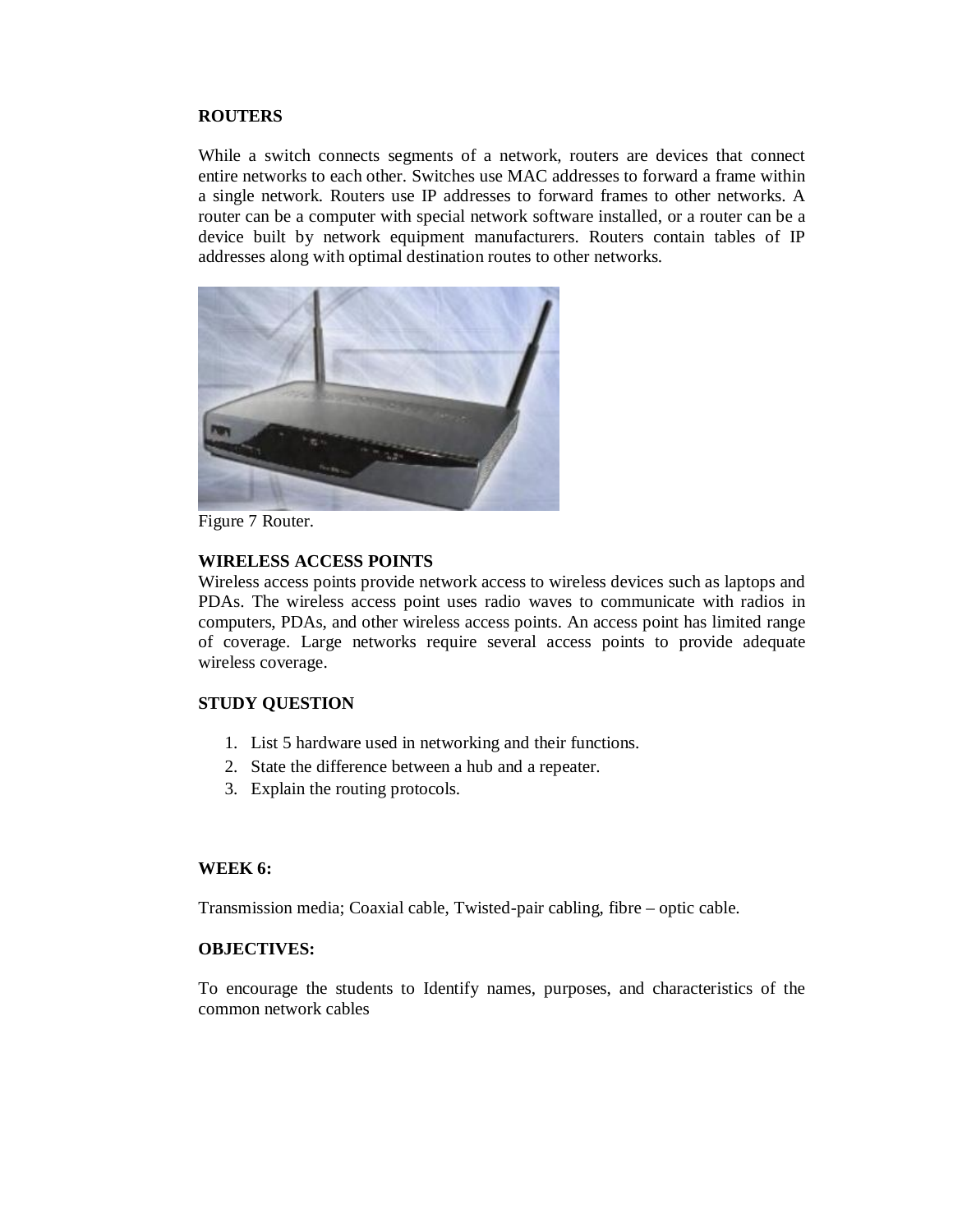#### **LECTURE NOTE:**

#### **TRANSMISSION MEDIA**

Until recently, cables were the only medium used to connect devices on networks. A wide variety of networking cables are available. Coaxial and twisted-pair cables use copper to transmit data. Fiber-optic cables use glass or plastic to transmit data. These cables differ in bandwidth, size, and cost. As a technician, you need to know what type of cable to use in different situations so that you are able to install the correct cables for the job. You will also need to be able to troubleshoot and repair problems that you encounter.

### **COAXIAL CABLE**

Coaxial cable, called "coax" for short, was the foundation for Ethernet networks in the 1970s and remained a popular transmission medium for many years. Over time, however, twisted-pair and fiber-optic cabling have replaced coax in modern LANs. Coaxial cable is a copper-cored cable surrounded by a heavy shielding. Coaxial cable is used to connect computers in a network. There are several types of coaxial cable, including the following:

Thicknet or 10Base5 - Coax cable that was used in networks and operated at 10 megabits per second with a maximum length of 500 meters.

Thinnet or 10Base2 - Coax cable that was used in networks and operated at 10 megabits per second with a maximum length of 185 meters.

RG-59 - Most commonly used for cable television in the US

RG-6 - Higher quality cable than RG-59 with more bandwidth and less susceptibility to interference



FIGURE 8 coaxial cable.

### **TWISTED-PAIR CABLING**

Twisted-pair is a type of copper cabling that is used for telephone communications and most Ethernet networks. A pair of wires forms a circuit that can transmit data. The pair is twisted to provide protection against crosstalk, which is the noise generated by adjacent pairs of wires in the cable. Pairs of copper wires are encased in color-coded plastic insulation and twisted together. An outer jacket protects the bundles of twisted pairs called poly-vinyl chloride (PVC). PVC will produce hazardous fumes when burned. Most network cables are installed in the plenum space,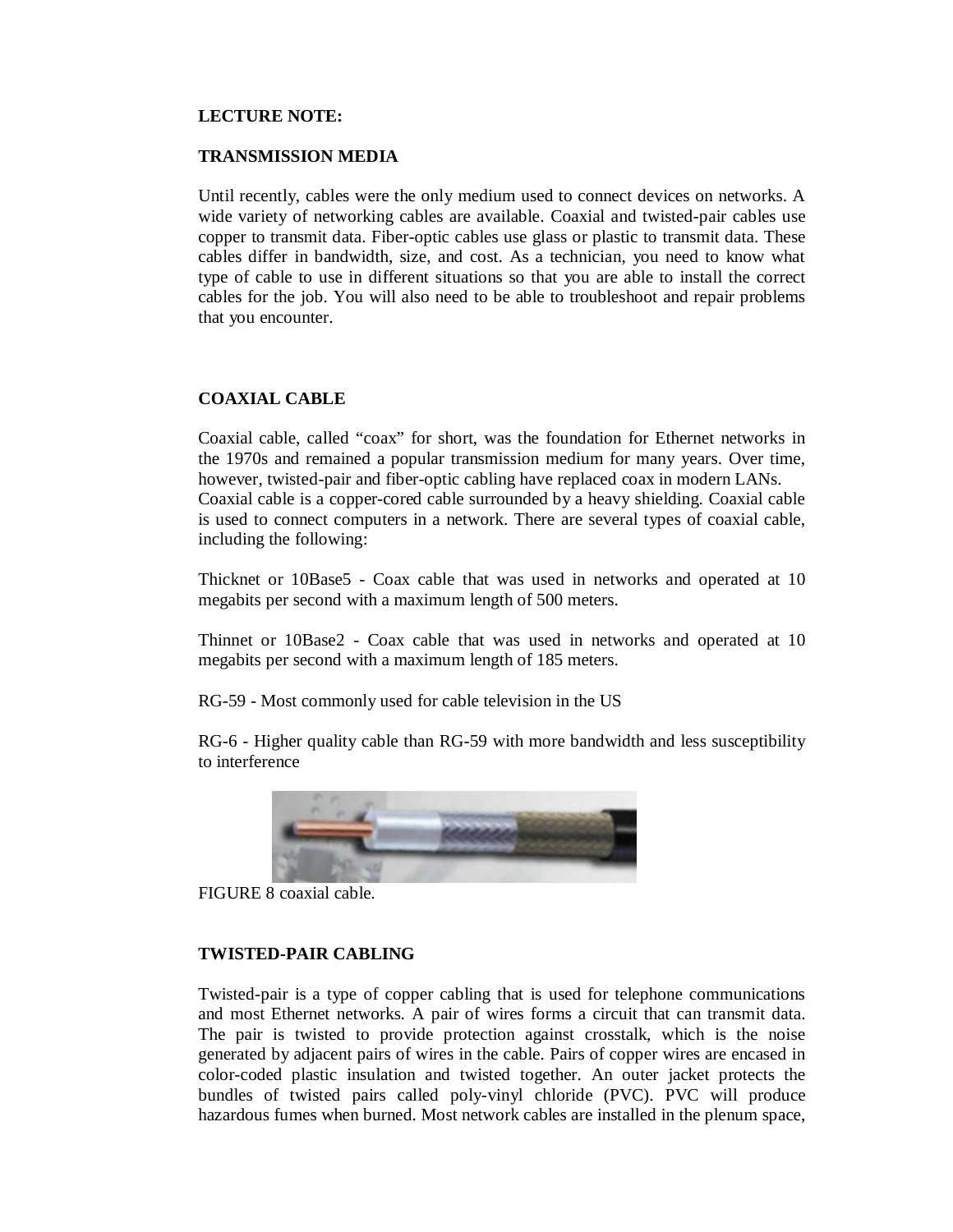or areas in the ceiling, in the walls, and under the floor. If cables with the PVC jackets do burn in the plenum space, hazardous fumes can spread quickly through a building. To avoid this danger, only install plenum-grade fire resistant cabling in the plenum space.

When electricity flows through a copper wire, a magnetic field is created around the wire. A circuit has two wires, and in a circuit, the two wires have oppositely charged magnetic fields. When the two wires of the circuit are next to each other, the magnetic fields cancel each other out. This is called the cancellation effect. Without the cancellation effect, your network communications become slow due to the interference caused by the magnetic fields.



Figure 9 Twisted pair cable

### **TWO BASIC TYPES OF TWISTED-PAIR CABLES**

### **1. UNSHIELDED TWISTED-PAIR (UTP)**

- Has two or four pairs of wires
- Relies on the cancellation effect for reduction of interference caused by electromagnetic interface (EMI) and radio frequency interference (RFI)
- Most commonly used cabling in networks
- Has a range of 328 ft (100 meters)

#### **2. SHIELDED TWISTED-PAIR (STP)**

Each pair is wrapped in metallic foil to better shield the wires from electrical noise. Four pairs of wires are then wrapped in an overall metallic braid or foil. STP reduces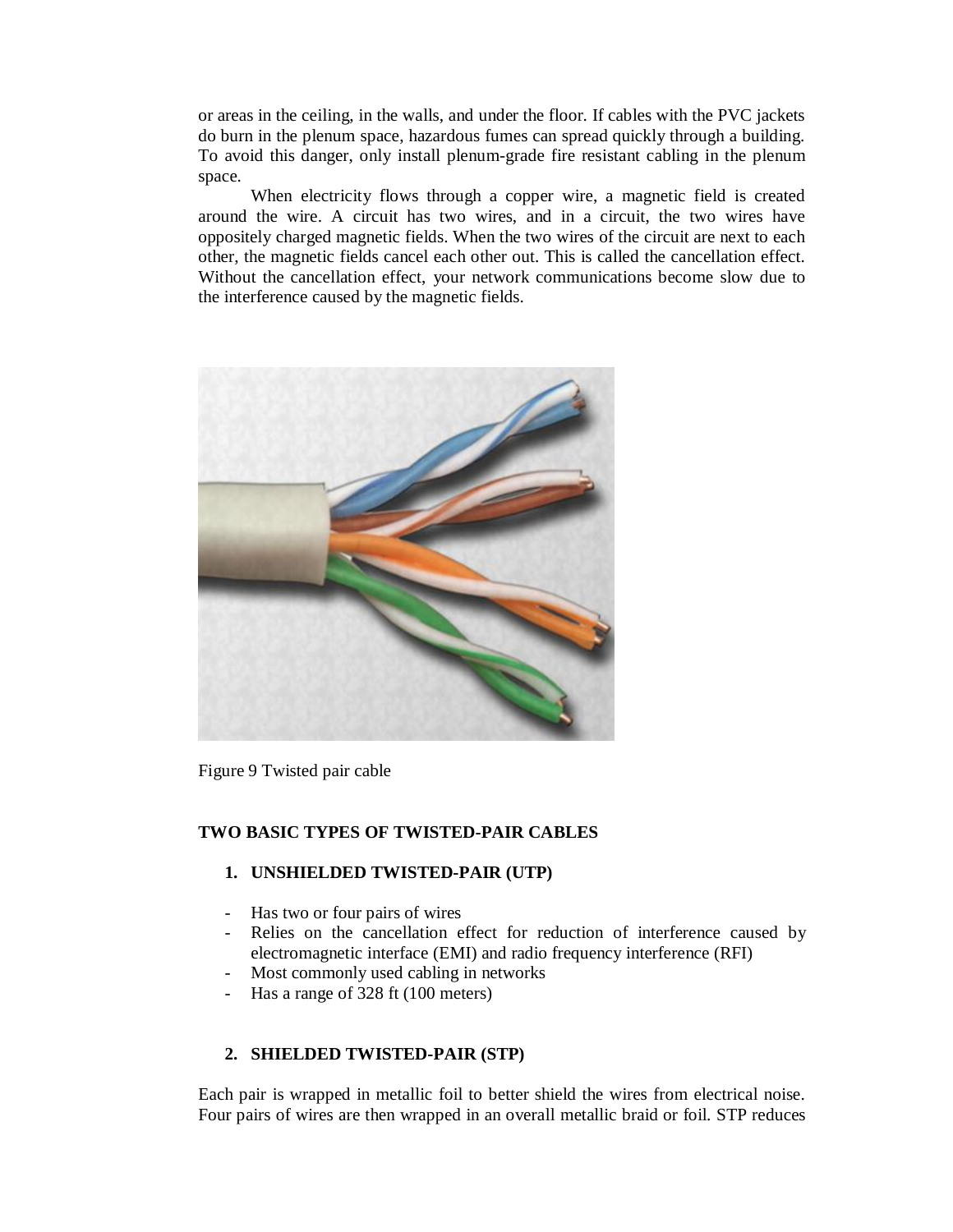electrical noise from within the cable. It also reduces EMI and RFI from outside the cable.

Facts about STP

- Prevents interference better than UTP.
- Primarily used outside North America.

Disadvantages of STP

- More expensive because of extra shielding.
- More difficult to install because of the thickness.
- Metallic shielding must be grounded at both ends. If not, shield acts like an antenna picking up unwanted signals.

# **CATEGORY RATING**

UTP comes in several categories that are based on two factors:

- 1. The number of wires in the cable
- 2. The number of twists in those wires

The following are the categories of unshielded twisted-pair cable;

- Category 3 is the wiring used for telephone connections. It has four pairs of wires and a maximum data transmission rate of up to 16 Mbps.
- Category 5 and Category 5e have four pairs of wires with a maximum data transmission rate of up to 100 Mbps. Category 5 and 5e are the most common network cables used.
- Category 5e has more twists per foot than Category 5 wiring. These extra twists further prevent interference from outside sources and the other wires within the cable.
- Category 6 cable uses a plastic divider to separate and maintain the position of the pairs of wires relative to each other. This prevents interference. The pairs also have more twists than Category 5e cable.

# **FIBER-OPTIC CABLE**

A fiber optic cable is a glass or plastic strand that transmits information using light and is made up of one or more optical fibers enclosed together in a sheath or jacket. It has the following properties;

- Not affected by electromagnetic or radio frequency interference.
- All signals are converted to light pulses to enter the cable, and converted back into electrical signals when they leave it.
- Signals are clearer, can go farther, and have greater bandwidth than with copper cable.
- Signal can travel several miles or kilometres before the signal needs to be regenerated.
- Usually more expensive to use than copper cabling and the connectors are more costly and harder to assemble.
- Common connectors for fiber-optic networks are SC, ST, and LC. These three types of fiber-optic connectors are half-duplex, which allows data to flow in only one direction. Therefore, two cables are needed.

Two types of glass fibre-optic cable: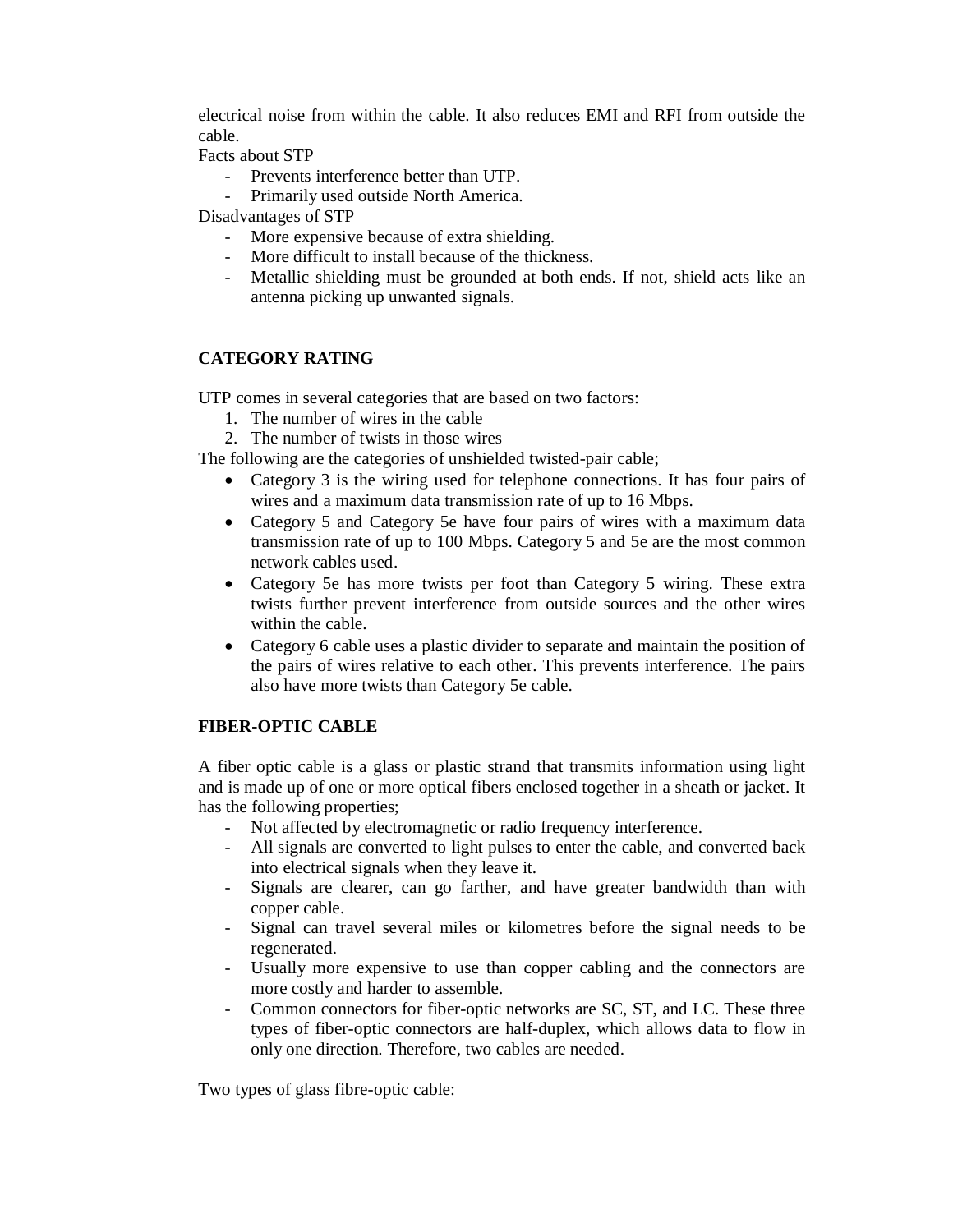Multimode - Cable that has a thicker core than single-mode cable. It is easier to make, can use simpler light sources (LEDs), and works well over distances of a few kilometres or less.

Single-mode - Cable that has a very thin core. It is harder to make, uses lasers as a light source, and can transmit signals dozens of kilometers with ease.

### **WEEK 7:**

Computer networks, types of network, elements that constitute the most popular type, networking standards and the OSI model

#### **OBJECTIVES:**

- To list the advantage of networked computing relative t standalone computing.
- Distinguish between types of networks.
- Describe several specific uses for a network.
- List element of Clients/Server network.
- Identify different types of network topologies.

### **LECTURE NOTE**

## **COMPUTER NETWORK**

#### WHY USE A NETWORK?

Simply defined, a network is a group of computers and other devices (such as printers) that are connected by some type of transmission media. All networks offer advantages relative to using a standalone computer. Most importantly, networks enable multiple users to share devices (for example, printers) and data (for example, spread sheet files), which are collectively known as the network's resources.

### **TYPES OF NETWORK**

Computers can be positioned on a network in different ways relative to each other. They can have different levels of control over shared resources. They can also be made to communicate and share resources according to different schemes. The following sections describe two fundamental network models: peer-to-peer and client/server.

#### **PEER – TO – PEER NETWORKS**

It is the simplest form of a network, in this type of network, every computer communicate with each other directly with no computer having more authority than another.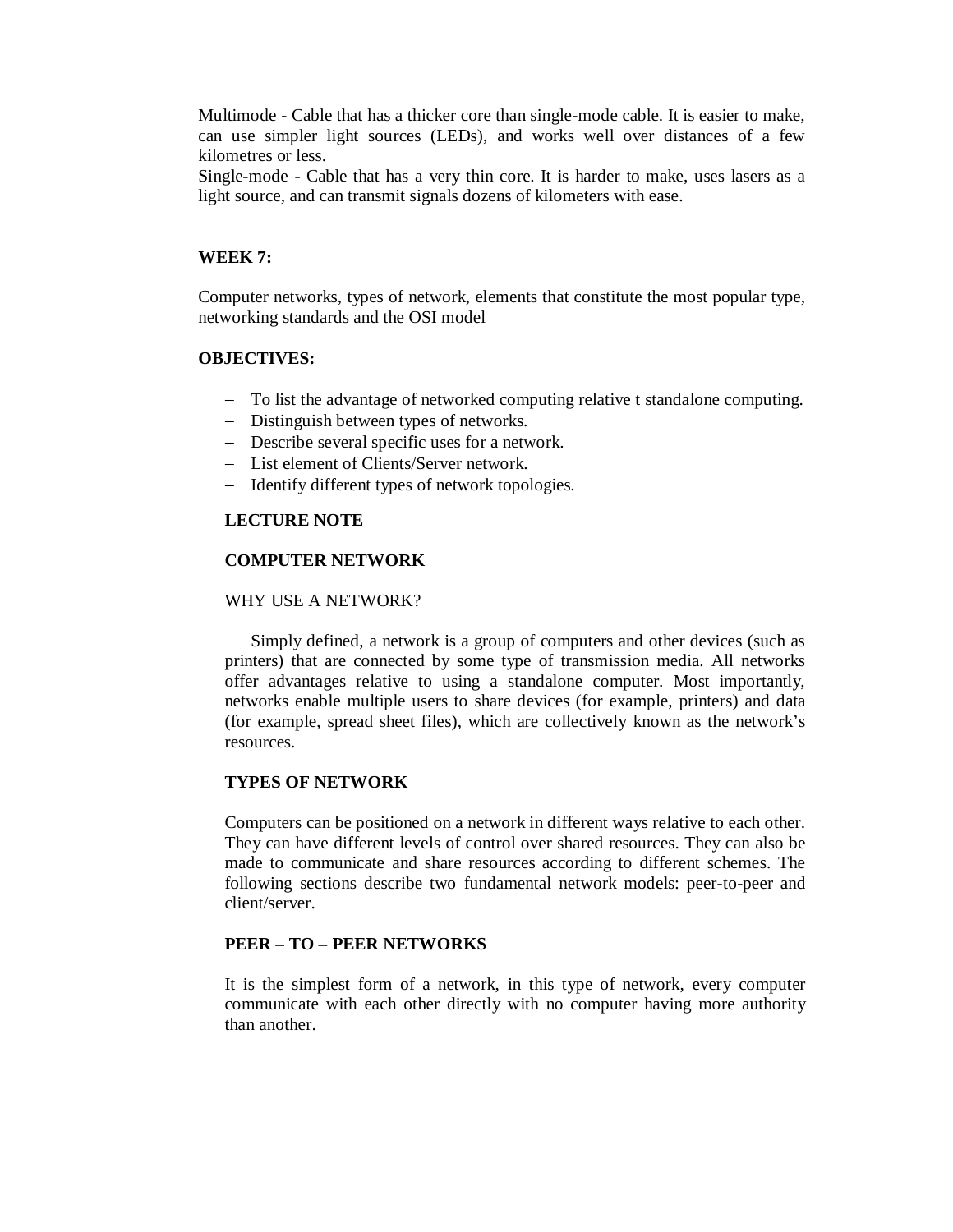# **ADVANTAGES OF PEER – TO – PEER NETWORK**

- 1. They are simple to configure.
- 2. They are less expensive to set up and to maintain.

# **DISADVANTAGES**

- 1. They are not very flexible to change in network growth.
- 2. They are not practical for connecting more than a handful of computer.

A common way to share resources on a peer-to-peer network is by modifying the file – sharing controls via the computer's operating system.



Figure 10. Resource sharing on a simple peer-to-peer network

# **CLIENT/SERVER NETWORKS**

Another way of designing a network is to use a central computer, known as a server, to facilitate communication and resource sharing between other computers on the network, which are known as clients also known as work stations.

The computer functioning as the server must be running a network operating system (NOS), which is specially designed to; Manage data and other resources for a number of clients, Ensure that only authorized users' access the network, Control which types of files a user can open and read.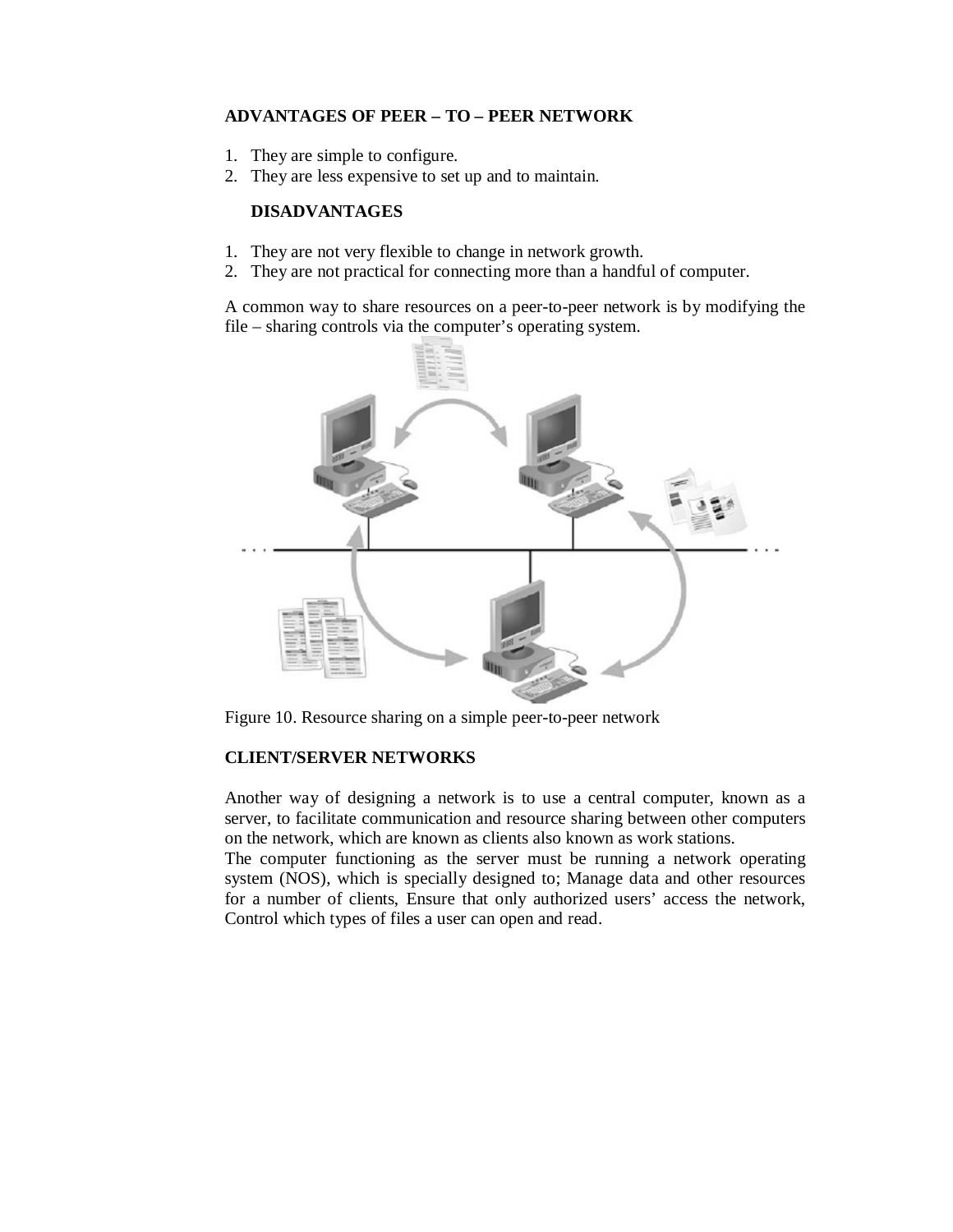

Figure 11. Resource sharing on a client/server network

Because client/server networks are the most popular type of network, they are therefore classified according to size.

# **LANs, MANs, and WANs**

Local Area Network (LAN) is a network of computers and other devices that is confined to a relatively small space.

Metropolitan Area Network (MAN) is used to connect network that is larger than a LAN.

Wide Area Network (WAN) is used to connect two or more geographically distinct LAN or MAN.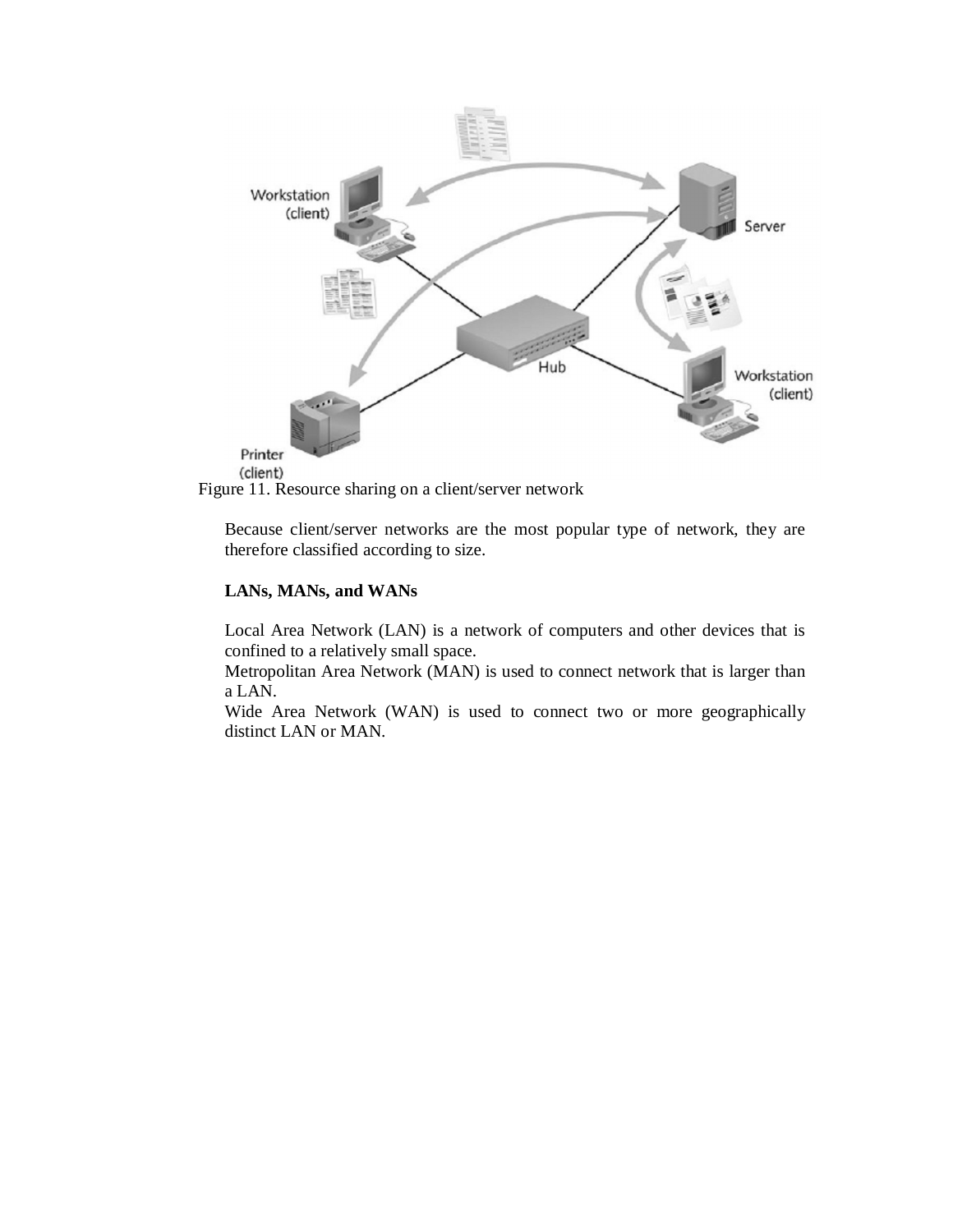



# **ELEMENT COMMON TO CLIENT/SERVER NETWORK**

Some of the element common to the client/server network includes:

- 1. Clients: This is a computer on the network that requests resources or services from another computer on the network.
- 2. Server: A computer on the network that manages shared resources.
- 3. Network Interface Card (NIC): This is the device inside a computer that connects a computer to the network media, thus allowing it to communicate with other computers.



Figure 12. A network interface card (NIC)

4. Network Operating System (NOS): This is the software that runs on a server and enables the server to manage data, users, groups, security, applications, and other networking functions.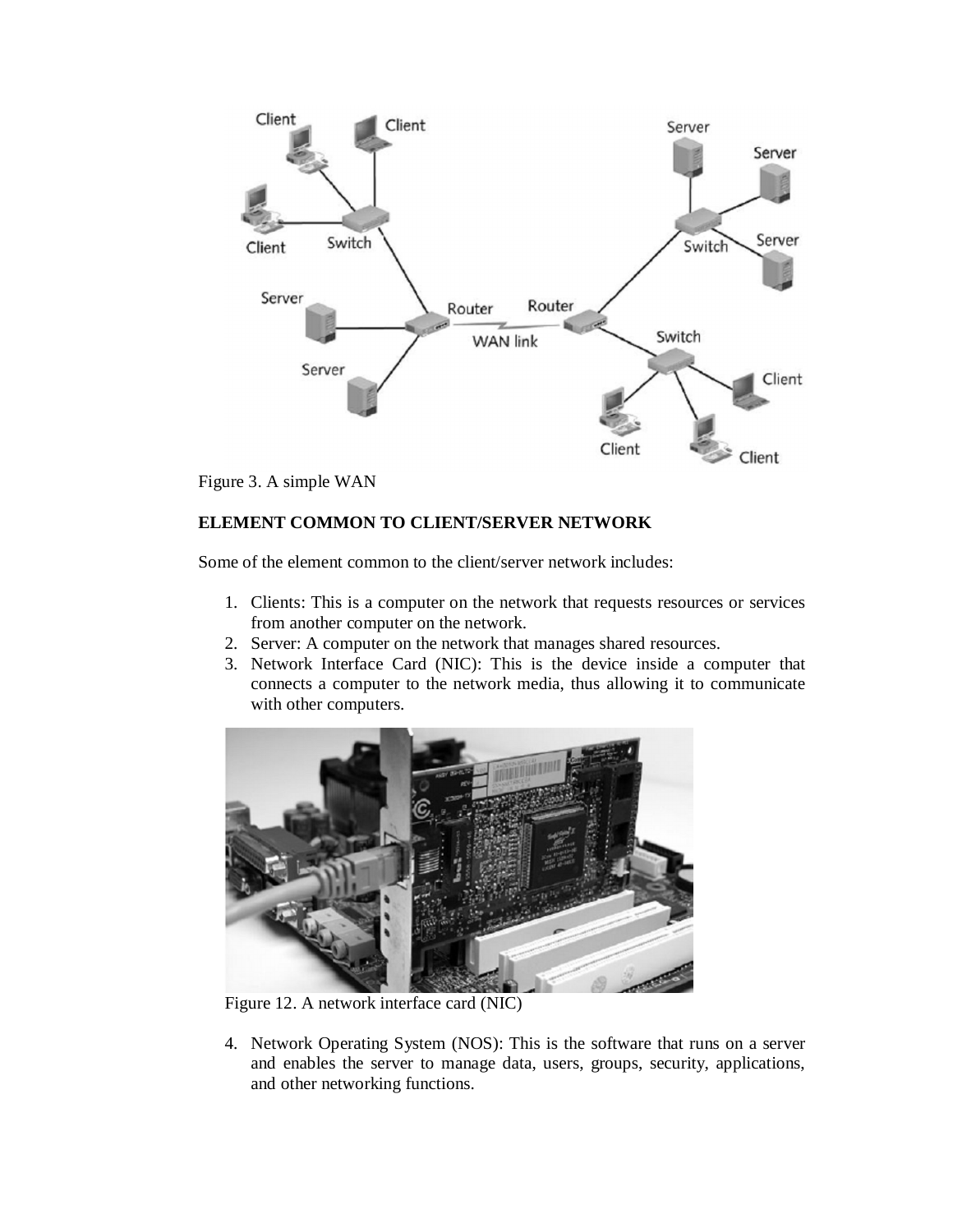- 5. Host: A computer that enables resource sharing by other computers on the same network.
- 6. Node: A client, server, or other device that can communicate over a network and that is identified by a unique number (network address).
- 7. Connectivity Device: A specialized device that allows multiple networks or multiple parts of one network to connect and exchange data.
- 8. Segment: It is composed of a group of nodes that use the same communications channel for all their traffic.

# **TOPOLOGY**

This is the physical layout of a computer network, it defines the way in which computers printers, and other devices are connected to a network, and the main types include:

- 1. **BUS:** In this type of topology, each computer connects to a common cable, only one computer can transmit data at a time or frames will collide and be destroyed.
- 2. **RING**: This topology connects hosts in a physical ring or circle. In ring topology, there are no collisions.
- 3. **STAR:** It has a central connection point; a hub, switch, or router, Hosts connect directly to the central point with a cable which makes it easy to troubleshoot.
- 4. **HIERARCHICAL/EXTENDED STAR TOPOLOGY:** This is a star network with an additional networking device connected to the main networking device to increase the size of the network. It is often used for larger networks.
- 5. **MESH TOPOLOGY:** It connects all devices to each other; failure of any cable will not affect the network, often used in WANs that interconnect LANs.

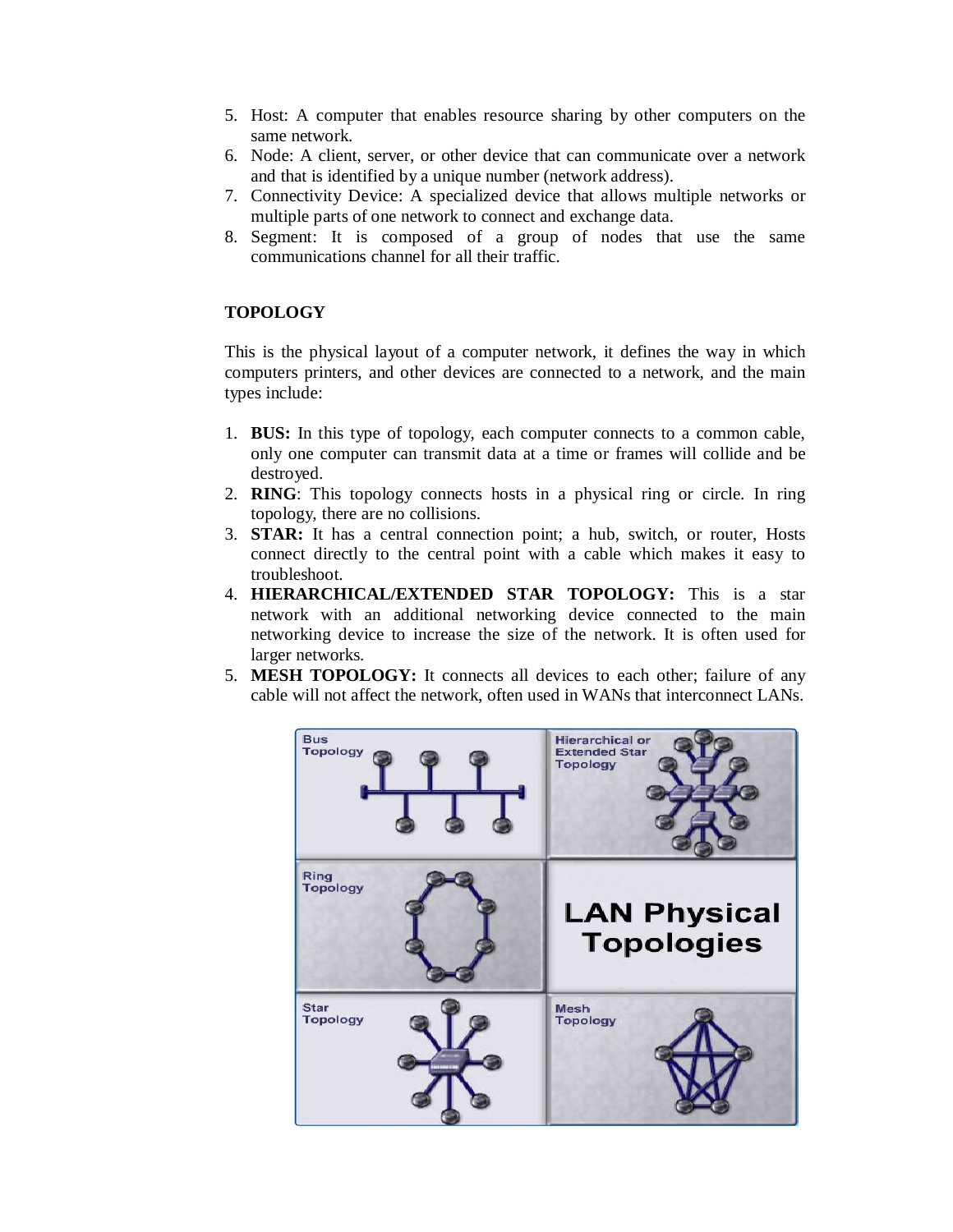Figure 13.LAN physical topologies.

# **STUDY QUESTION**

- 1. What is a network and what are its uses?
- 2. Explain the different types of network we have.
- 3. List and explain any 4 LAN topologies we have.

# **WEEK 8:**

A further insight into computer networking; studying the standards of networking and discussing the Open System Interconnection (OSI) model.

## **Objective:**

State the essence of having standards in networking. Describe the OSI model and each of its layers. Discuss the structure and purpose of data packets and frames.

# **LECTURE NOTE:**

## **NETWORK STANDARDS**

Standards are documented agreements containing technical specifications or other precise criteria that stipulate how a particular product or service should be designed. Various organizations have been set up to maintain standards in networking, some of which are:

- ANSI (American National Standard Institute)
- EIA and TIA (Electronic Industries Alliance and Telecommunications Industry Association)
- IEEE (Institute of Electrical and Electronics Engineers)
- ISO (International Organization for Standardization) and so on.

The ISO organization developed the OSI model which divides network communication into seven layers: Physical, Data Link, Network, Transport, Session, Presentation, and Application which could be remembered using the mnemonic:

# **Please Do Not Throw Sausage Pizza Away**

### **OSI MODEL**

It is the theoretical representation of what happens between two nodes communicating on a network.

# **APPLICATION LAYER**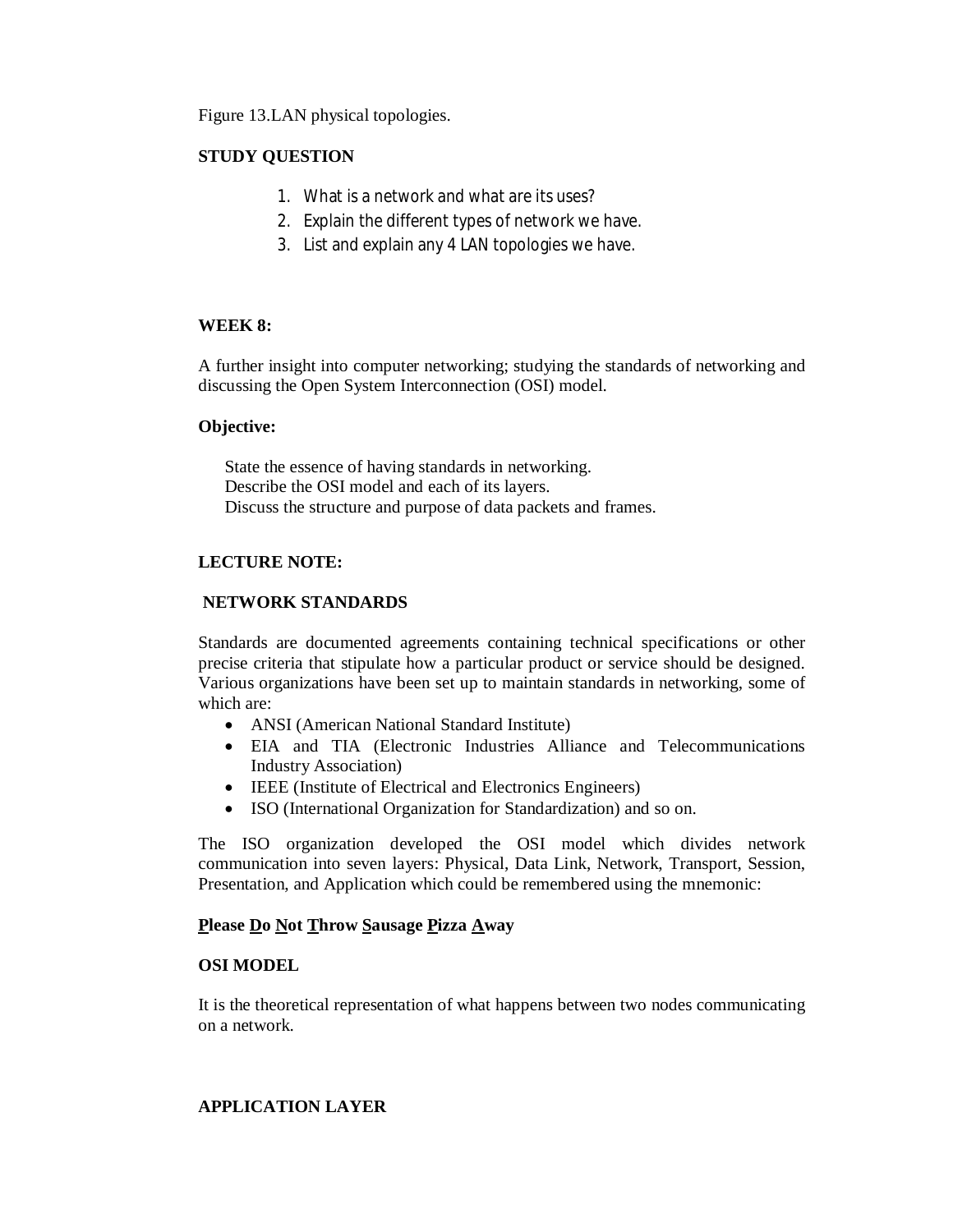It facilitate communication between software applications and lower-layer network services so that the network can interpret an application's request and, in turn, the application can interpret data sent from the network.

### **PRESENTATION LAYER**

Protocols at the Presentation layer accept Application layer data and format it so that one type of application and host can understand data from another type of application and host. In other words, the Presentation layer serves as a translator.

### **SESSION LAYER**

Protocols in the Session layer coordinate and maintain communications between two nodes on the network. The term session refers to a connection for on-going data exchange between two parties. It function includes establishing and keeping alive the communications link for the duration of the session, keeping the communication secure, synchronizing the dialog between the two nodes, determining whether communications have been cut off, and, if so, figuring out where to restart transmission, and terminating communications.

### **TRANSPORT LAYER**

Protocols in the Transport layer accept data from the Session layer and manage endto-end delivery of data. That means they can ensure that the data is transferred from point A to point B reliably, in the correct sequence, and without errors. Without Transport layer services, data could not be verified or interpreted by its recipient. Transport layer protocols also handle flow control, which is the process of gauging the appropriate rate of transmission based on how fast the recipient can accept data.

### **NETWORK LAYER**

The primary function of protocols at the Network layer is to translate network addresses into their physical counterparts and decide how to route data from the sender to the receiver. Addressing is a system for assigning unique identification numbers to devices on a network.

### **DATA LINK LAYER**

The protocols in the Data Link layer divides data they receive from the Network layer into distinct frames that can then be transmitted by the Physical layer. A frame is a structured package for moving data that includes not only the raw data, or "payload," but also the senders and receiver's network addresses, and error checking and control information. The addresses tell the network where to deliver the frame, whereas the error checking and control information ensure that the frame arrives without any problems.

The upper sub layer of the Data Link layer, called the LLC (Logical Link Control) sub layer, provides an interface to the Network layer protocols, manages flow control, and issues requests for transmission for data that has suffered errors. The MAC (Media Access Control) sub layer, the lower sub layer of the Data Link layer,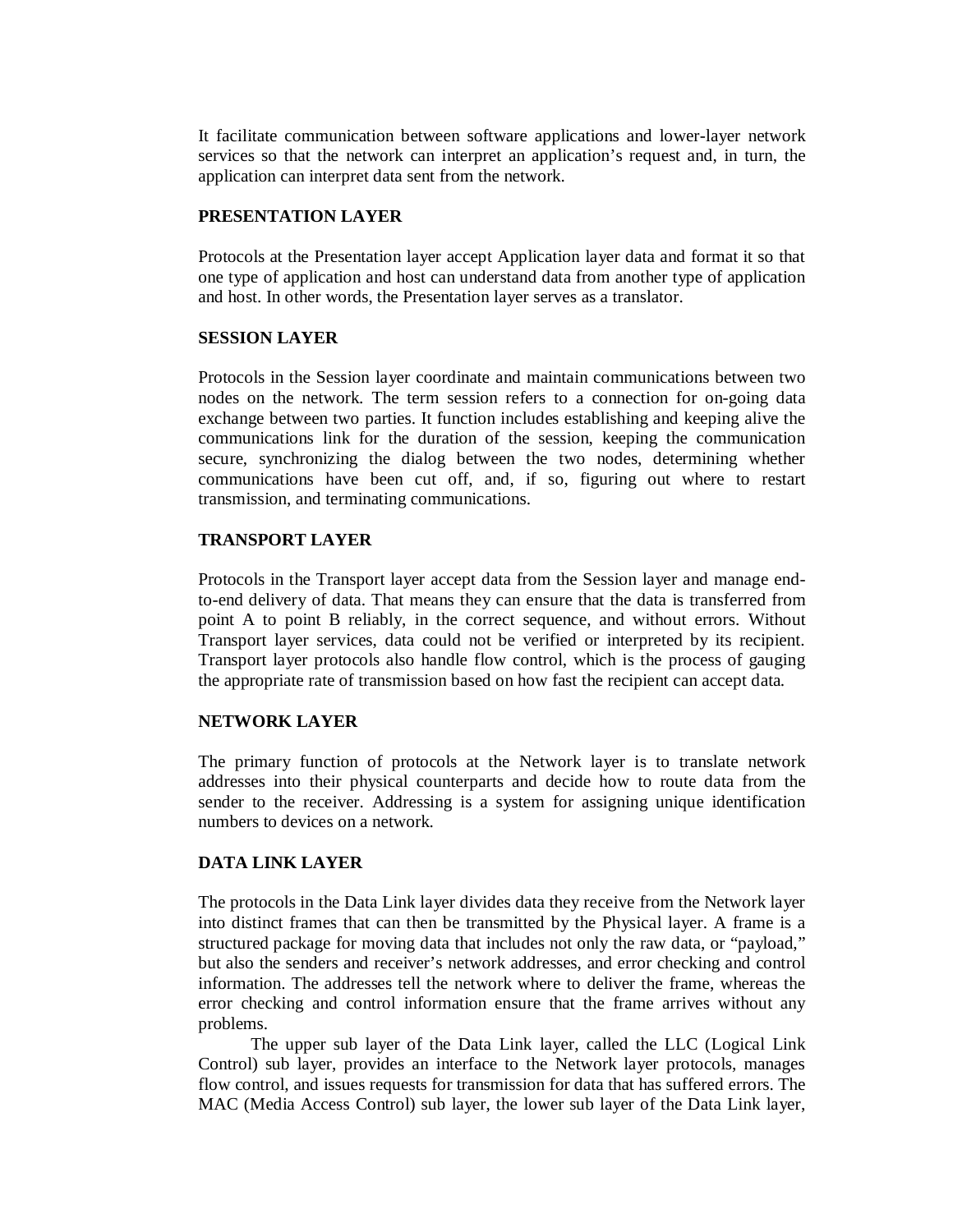manages access to the physical medium. It appends the physical address of the destination computer onto the data frame. The physical address is a fixed number associated with a device's NIC; it is initially assigned at the factory and stored in the NIC's on-board memory.

## **PHYSICAL LAYER**

Protocols at the Physical layer accept frames from the Data Link layer and generate voltage so as to transmit signals. (Signals are made of electrical impulses that, when issued in a certain pattern, represent information). Physical layer protocols also set the data transmission rate and monitor data error rates. However, even if they recognize an error, they cannot perform error correction.

### **TCP/IP MODEL**

The TCP/IP model (also called the DARPA or the DOD model) consists of only four layers, as opposed to the OSI Reference Model's seven. The TCP/IP suite of protocol communicates across any set of interconnected networks, its well suited for communication across both LANs and WANs.

## **NETWORK ACCESS LAYER**

Consist of the physical and data link OSI model layers.

## **INTERNET LAYER**

Provides routing of data from source to a destination and defines addressing schemes.

# **TRANSPORT LAYER**

The core of the TCP/IP suite, providing communication services directly to the application layer.

# **APPLICATION LAYER**

Provides specification of applications such as e-mail, file transfer, and network management.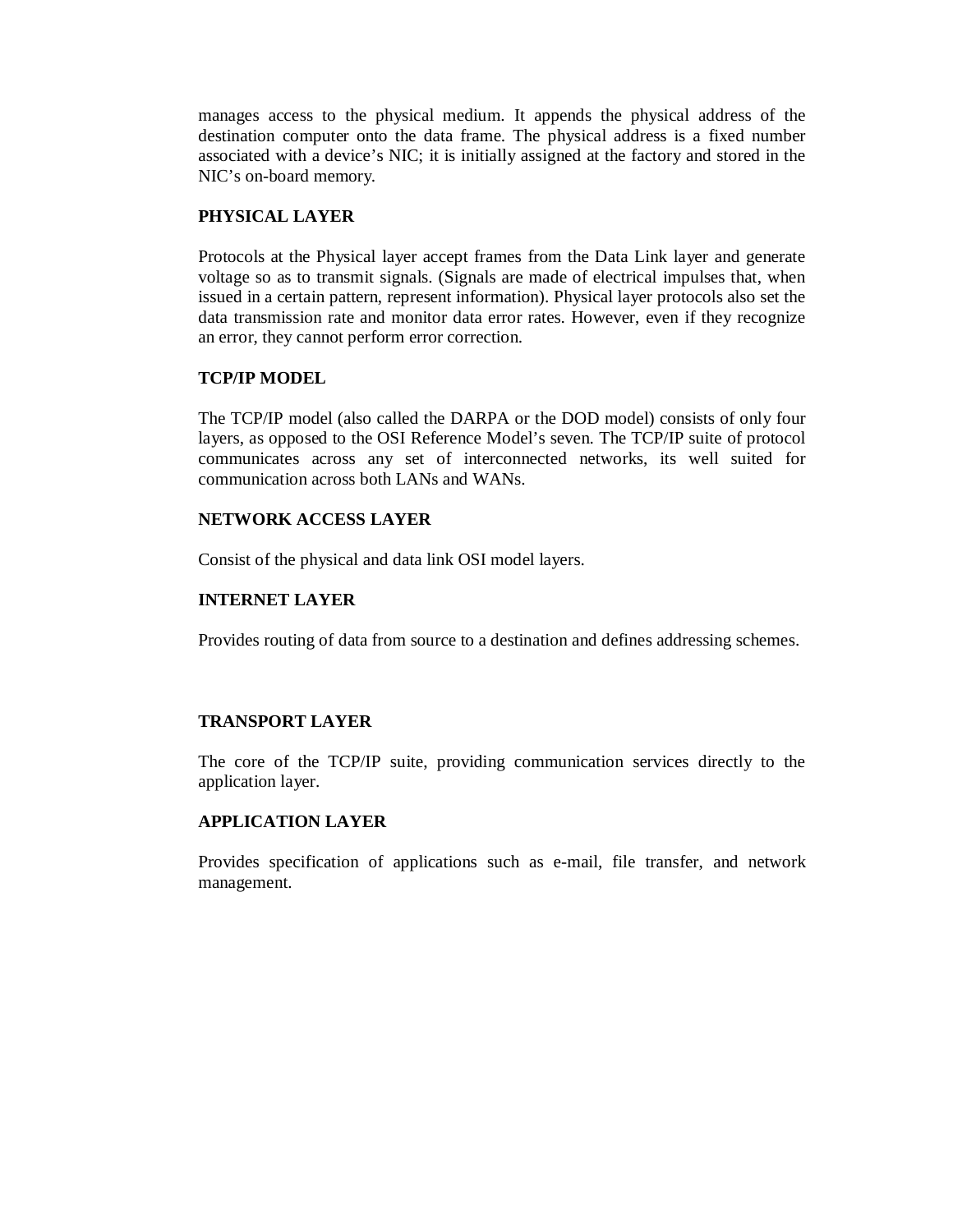

# **Figure 6.Comparing the OSI model with the TCP/IP model**

# **STUDY QUESTION**

- 1. Describe each layer of the OSI model and layers of the TCP/IP model.
- 2. State the reasons for having standards in network and the benefits.
- 3. Mention 3 organizations that are meant for maintaining standards in networking.

### **WEEK 9:**

A basic understanding of computer networks is requisite in order to understand the principle of network security.

### **OBJECTIVE:**

Identify security risks in LANs and WANs and design security policies that minimize risks.

Discuss hardware- and design-based security techniques.

Understand methods of encryption, such as SSL and IPsec, which can secure data in storage and in transit.

# **LECTURE NOTE:**

### **NETWORK SECURITY**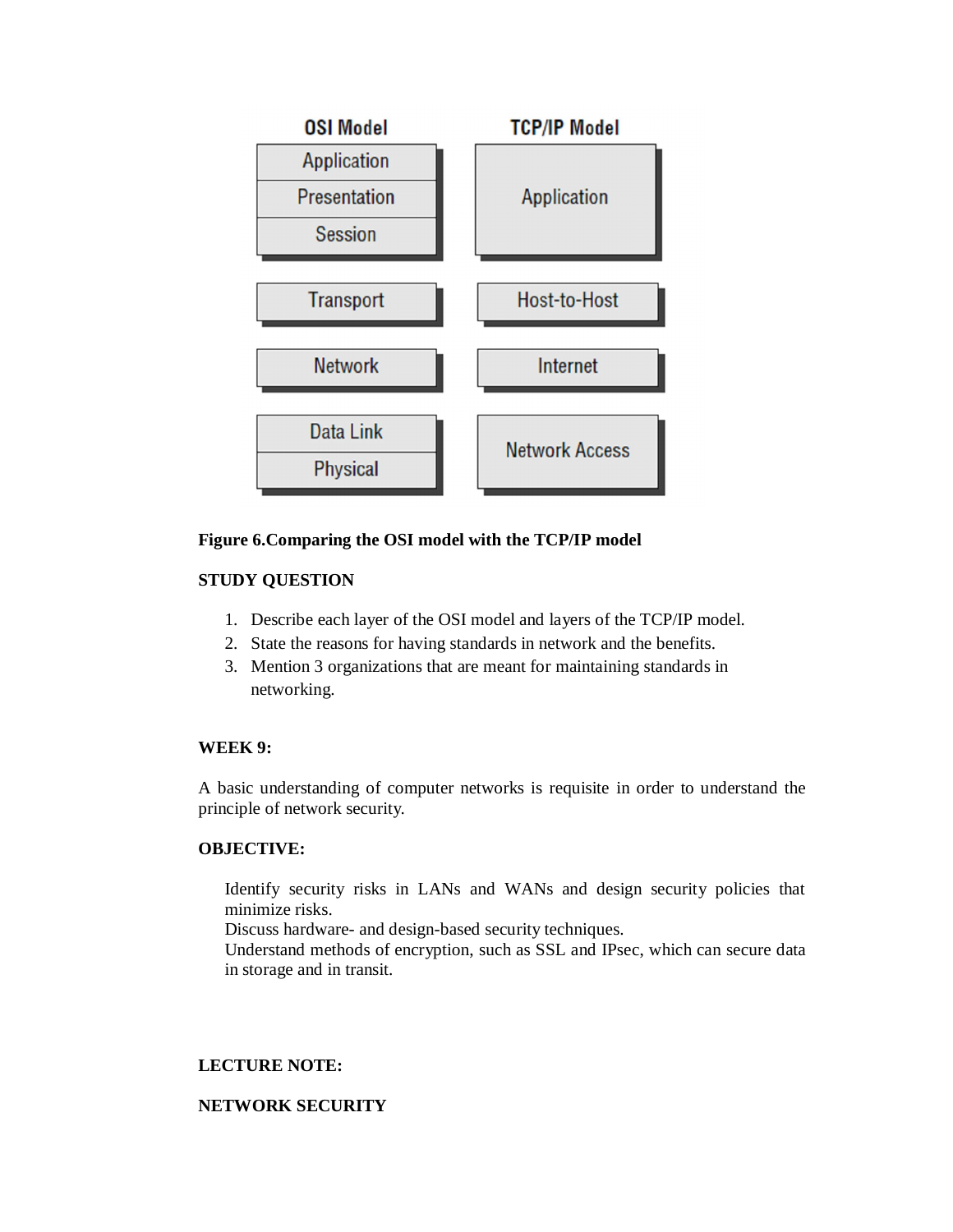A networked system is exposed to threat (internal and external), hence the need for security in a network to guide against these threats. A security breach, however, can harm a network just as easily and quickly. To understand how to manage network security, you should first recognize the types of threats that your network may suffer. Not all security breaches result from a manipulation of network technology.

#### **Risks Associated with People**

By some estimates, human errors, ignorance, and omissions cause more than half of all security breaches sustained by networks. One of the most common methods by which an intruder gains access to a network is to simply ask a user for his password. For example, the intruder might pose as a technical support analyst who needs to know the password to troubleshoot a problem. This strategy is commonly called *social engineering,* because it involves manipulating social relationships to gain access.

#### **Risks Associated with Transmission and Hardware**

This is a security risk inherent in the Physical, Data Link, and Network layers of the OSI Model. The transmission media, NICs, hubs, network access methods, bridges, switches, and routers reside at these layers. At these levels, security breaches require more technical sophistication than those that take advantage of human errors. For instance, to eavesdrop on transmissions passing through a switch, an intruder must use a device such as a sniffer, connected to one of the switch's ports. In the middle layers of the OSI Model, it is somewhat difficult to distinguish between hardware and software techniques. For example, because a router acts to connect one type of network to another, an intruder might take advantage of the router's security flaws by sending a flood of TCP/IP transmissions to the router, thereby disabling it from carrying legitimate traffic.

#### **Risks Associated with Protocols and Software**

Like hardware, networked software is only as secure as you configure it to be. These are risks inherent in the higher layers of the OSI Model, such as the Transport, Session, Presentation, and Application layers. Network operating systems and application software present different risks. In many cases, their security is compromised by a poor understanding of file access rights or simple negligence in configuring the software.

#### **Risks Associated with Internet Access**

Although the Internet has brought computer crime, such as hacking, to the public's attention, network security is more often compromised "from the inside" than from external sources. Nevertheless, the threat of outside intruders is very real, and it will only grow as more people gain access to the Internet.

### **SECURITY POLICY**

A security policy identifies your security goals, risks, levels of authority.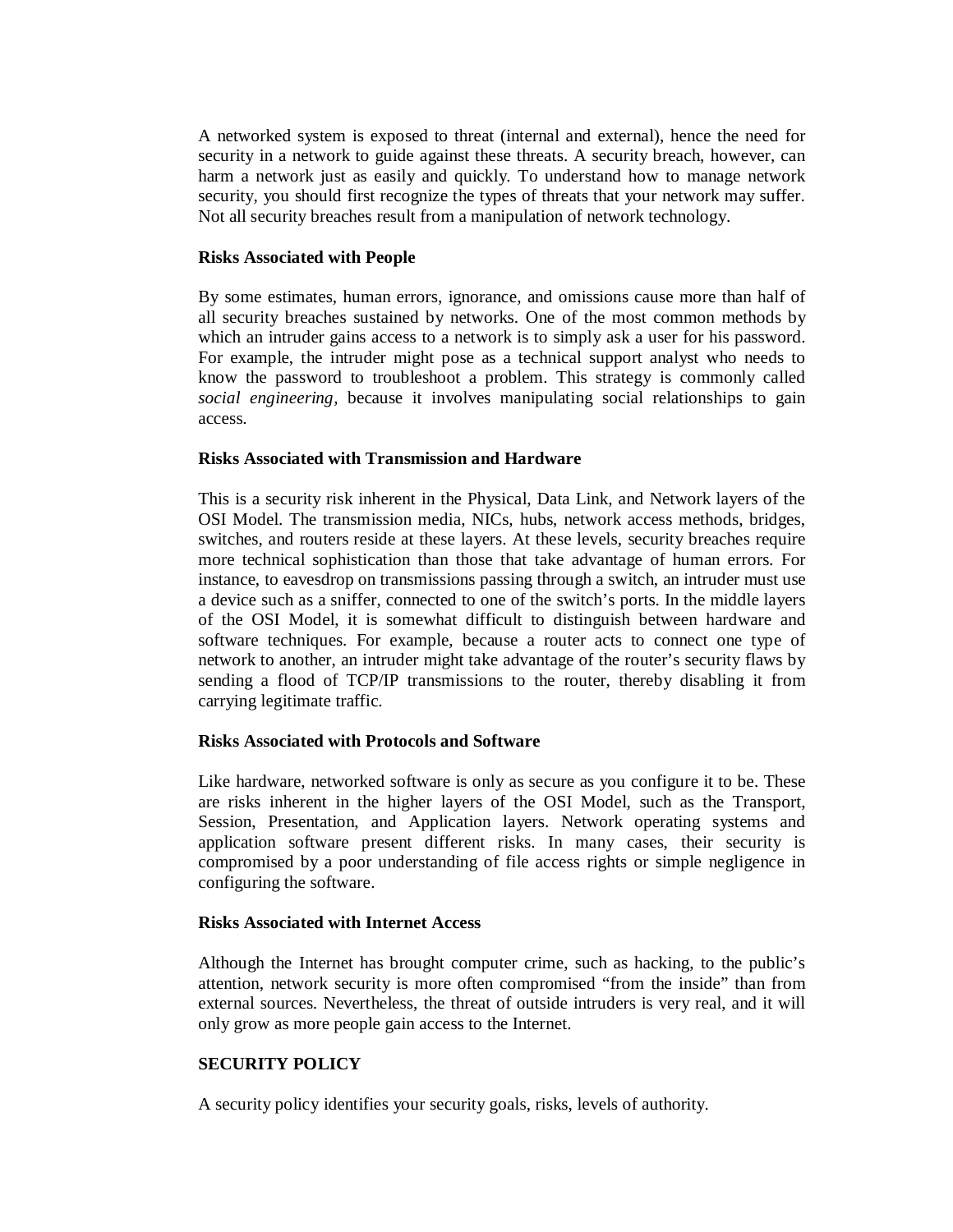## **Security Policy Goals.**

Typical goals for security policies are as follows:

Ensure that authorized users have appropriate access to the resources they need. Prevent unauthorized users from gaining access to the network, systems, programs, or data.

Protect sensitive data from unauthorized access, both from within and from outside the organization.

Prevent accidental damage to hardware or software.

Prevent intentional damage to hardware or software.

### **Types and Sources of Network Threats**

There are several threats that are against networked computers; some of these threats are listed below:

#### **Denial - of - Service**

DoS (Denial-of-service) attacks are difficult to address because of their nature, they are very easy to launch, and difficult sometimes to track. in this type of attack, more request are sent to the machine than it can handle in other to make it collapse and hence giving way to attacks.

#### **Unauthorized Access**

It is a very high-level term that can refer to a number of different sorts of attacks, the goal is to access some resources that the machine should not provide the attacker. It comes in different form such as; Executing Command Illicitly, Confidentiality Breaches, Destructive Behavior (Data Diddling, and Data Destruction).

### **WAYS OF PREVENT SECURITY DISASTER**

- Having backup for data.
- Avoid putting data where it doesn't need to be.
- Avoid system with so much redundancy.

## **SECURITY IN NETWORK DESIGN**

The best protection is to restrict access at every point where your LAN connects to the rest of the world. This principle forms the basis of hardware- and design based security.

## **FIREWALLS**

A firewall is a specialized device, or a computer installed with specialized software, that selectively filters or blocks traffic between networks. A firewall typically involves a combination of hardware and software and may reside between two interconnected private networks or, more typically, between a private network and a public network (such as the Internet).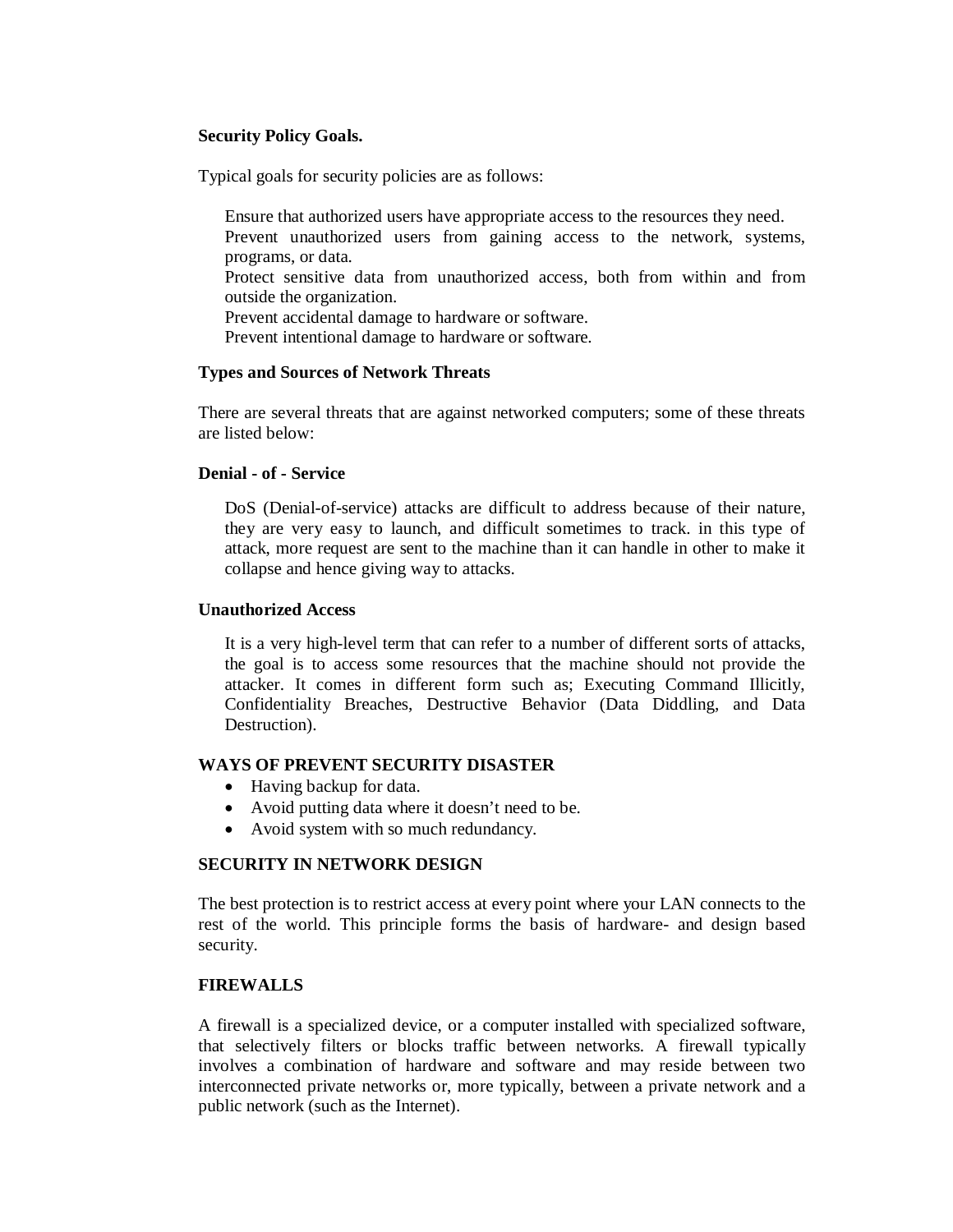

Figure 14. A firewall

## **Proxy Servers**

One approach to enhancing the security of the Network and Transport layers provided by firewalls is to combine a packet-filtering firewall with a proxy service. A proxy service is a software application on a network host that acts as an intermediary between the external and internal networks, screening all incoming and outgoing traffic.

## **Remote Control**

Remote control systems solve the remote access security risk, it enables a user to connect to a host system on a network from a distance and use that system's resources as if the user were sitting in front of it.

# **Dial-Up Networking**

Another method for remote access, dial-up networking, requires users to dial into a remote access server attached to the network. Dial-up networking differs from remote control in that it effectively turns a remote workstation into a node on the network, through a remote access server.

### **Logon Restrictions**

In addition to restricting users' access to files and directories on the server, a network administrator can constrain the ways in which users can access the server and its resources such as; Time of day, total time logged on, Source address, Unsuccessful logon attempt.

### **Passwords**

Choosing a secure password is one of the easiest and least expensive ways to guard against unauthorized access.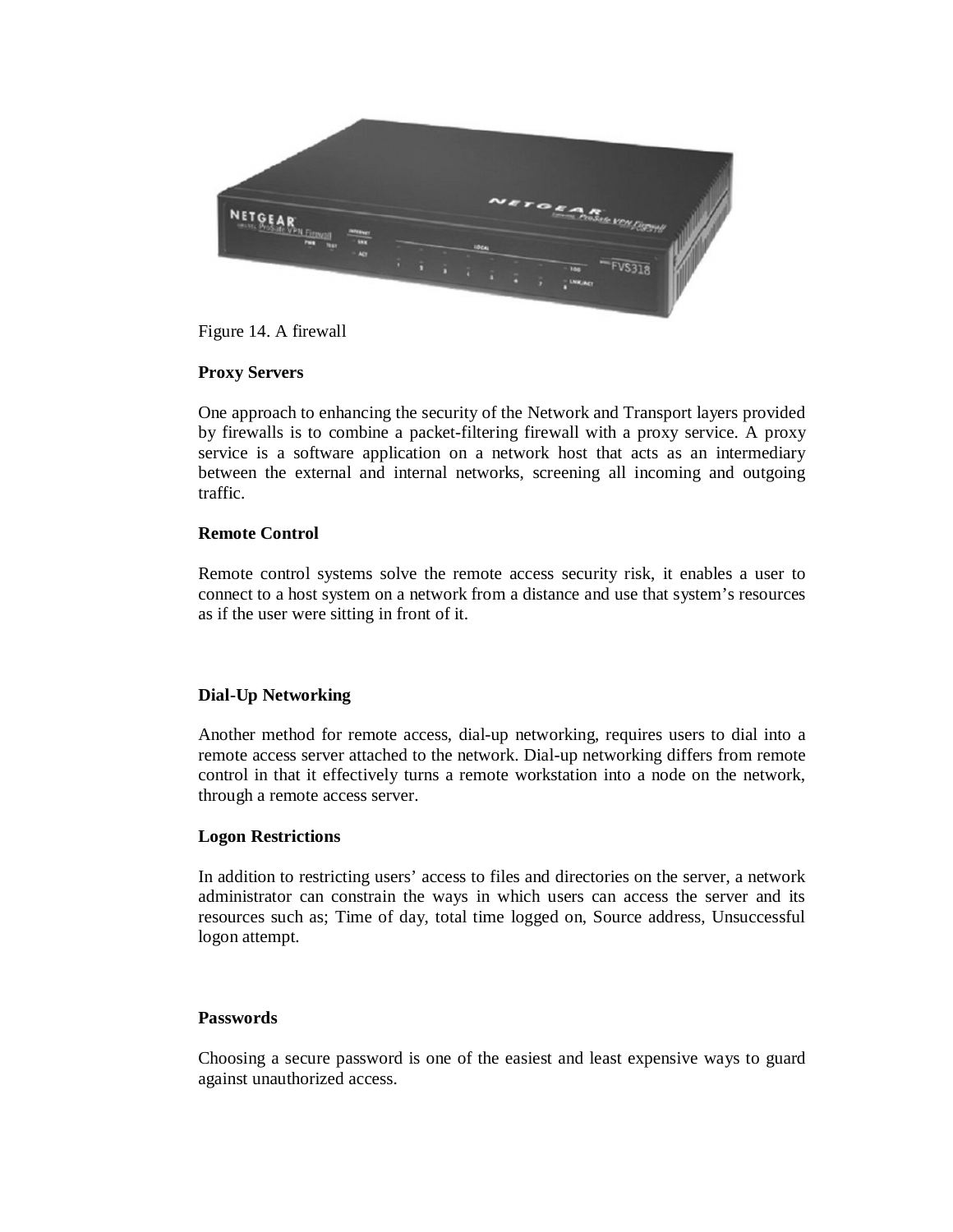### **Encryption**

Encryption is the use of an algorithm to scramble data into a format that can be read only by reversing the algorithm—that is, by decrypting the data. The purpose of encryption is to keep information private. Many forms of encryption exist, with some being more secure than others.

### **SSL (Secure Sockets Layer)**

SSL (Secure Sockets Layer) is a method of encrypting TCP/IP transmissions including Web pages and data entered into Web forms—en route between the client and server using public key encryption technology.

## **STUDY QUESTION**

- 1. Why do we need security in a network?
- 2. List 4 security policies.
- 3. Explain firewall, encryption, and password as used in networking security.
- 4. Explain the possible threat networked system could be exposed to.

### **WEEK 10:**

After learning about how to secure a network, there is need to also study how to manage a network for effective usage.

### **OBJECTIVE:**

Understand network management and the importance of base lining to assess a network's health.

Describe the steps involved in upgrading network software and hardware.

# **LECTURE NOTE:**

### **IMPLEMENTING AND MANAGING NETWORKS**

Network management refers to the assessment, monitoring, and maintenance of all aspects of a network. On some large networks, administrators run network management applications that continually check devices and connections to make certain they respond within an expected performance threshold. If a device doesn't respond quickly enough or at all, the application automatically issues an alert that pages the network administrator responsible for that device.

### **Baseline Measurement**

It is the report of the network's current state of operation, which includes the utilization rate for your network backbone, number of users logged on per day or per hour, number of protocols that run on your network, statistics about errors (such as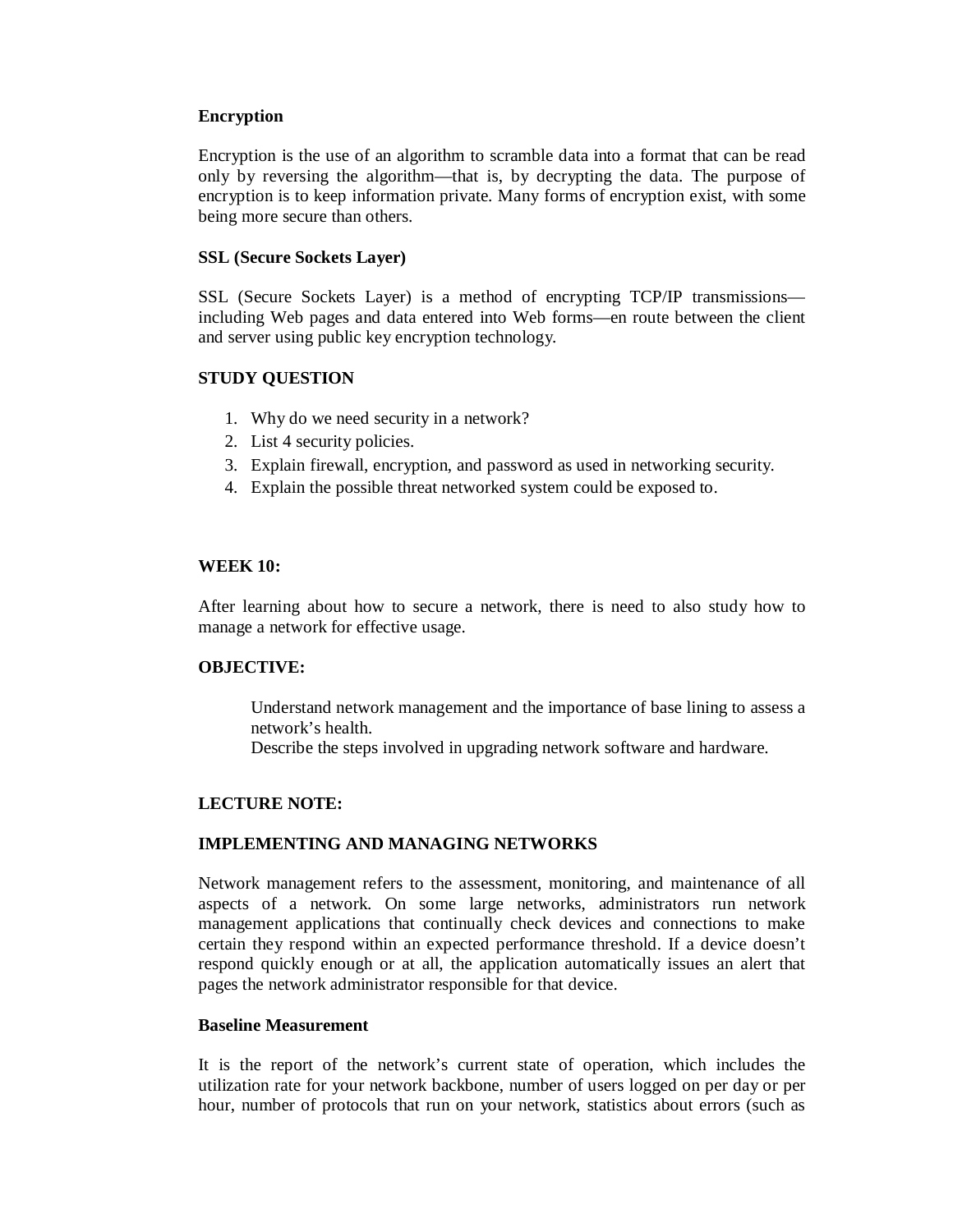runts, collisions, jabbers, or giants), frequency with which networked applications are used, or information regarding which users take up the most bandwidth. Baseline measurements allow you to compare future performance increases or decreases caused by network changes with past network performance.

A baseline assessment should address the following:

**Physical topology**—which types of LAN and WAN topologies does your network use: bus, star, ring, hybrid, mesh, or a combination of these? Which type of backbone does your network use—collapsed, distributed, parallel, serial, or a combination of these? Which type and grade of cabling does your network use?

**Access method**—Does your network use Ethernet, Token Ring, wireless, or a mix of transmission methods? What transmission speed does it provide? Is it switched?

**Protocols—**which protocols are used by servers, nodes, and connectivity devices?

**Devices**—How many of the following devices are connected to your network—switches, routers, hubs, gateways, firewalls, access points, servers, UPSs, printers, backup devices, and clients? Where they are physically located, and what are their model numbers and vendors?

**Operating systems**—which network and desktop operating systems appear on the network? Which versions of these operating systems are used by each device? Which type and version of operating systems are used by connectivity devices such as routers?

**Applications**—which applications are used by clients and servers? Where do you store the applications? From where do they run?

#### **STUDY QUESTION**

- 1. What is network management?
- 2. What are the things involved in network management?
- 3. What is baselining?